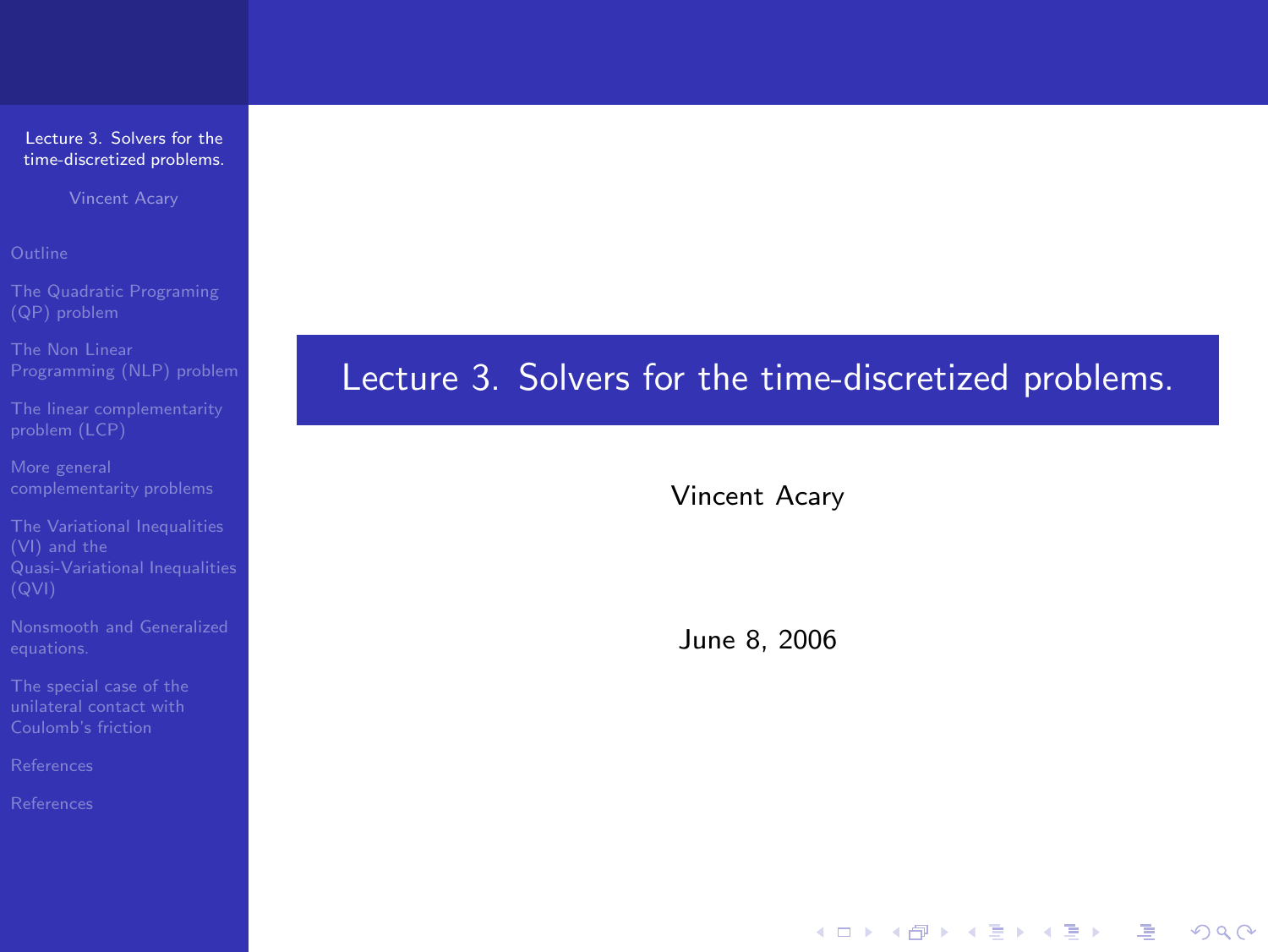Vincent Acary

### [Outline](#page-1-0)

- 
- 
- [The linear complementarity](#page-10-0)
- 
- The Variational Inequalities
- 
- 
- [References](#page-39-0)
- <span id="page-1-0"></span>

## **11** [Outline](#page-1-0)

- 2 [The Quadratic Programing \(QP\) problem](#page-2-0)
	- [Definition and Basic properties](#page-2-0)
	- [Algorithms for QP](#page-7-0)
- **3** [The Non Linear Programming \(NLP\) problem](#page-8-0)
- 4 [The linear complementarity problem \(LCP\)](#page-10-0)
	- **[Definition and Basic properties](#page-10-0)**
	- $\blacksquare$  [Link with previous problems](#page-13-0)

### 5 [More general complementarity problems](#page-15-0)

- [The non linear complementarity problem \(NCP\)](#page-16-0)
- [The Mixed Complementarity problem \(MiCP\)](#page-17-0)
- **[Algorithms for CP](#page-18-0)**

## 6 The Variational Inequalities  $(VI)$  and the Quasi-Variational Inequalities  $(QV)$

**YO A REAGE YOU ARE YOUR** 

- [Definition and basic properties.](#page-19-0)
- **[Algorithms for VI](#page-22-0)**

## 7 [Nonsmooth and Generalized equations.](#page-23-0)

## 8 [The special case of the unilateral contact with Coulomb's friction](#page-28-0)

- [Summary of the time-discretized equations](#page-28-0)
- **[Formulation as a LCP](#page-31-0)**
- **[Formulation as NCP](#page-37-0)**

## **[References](#page-39-0)**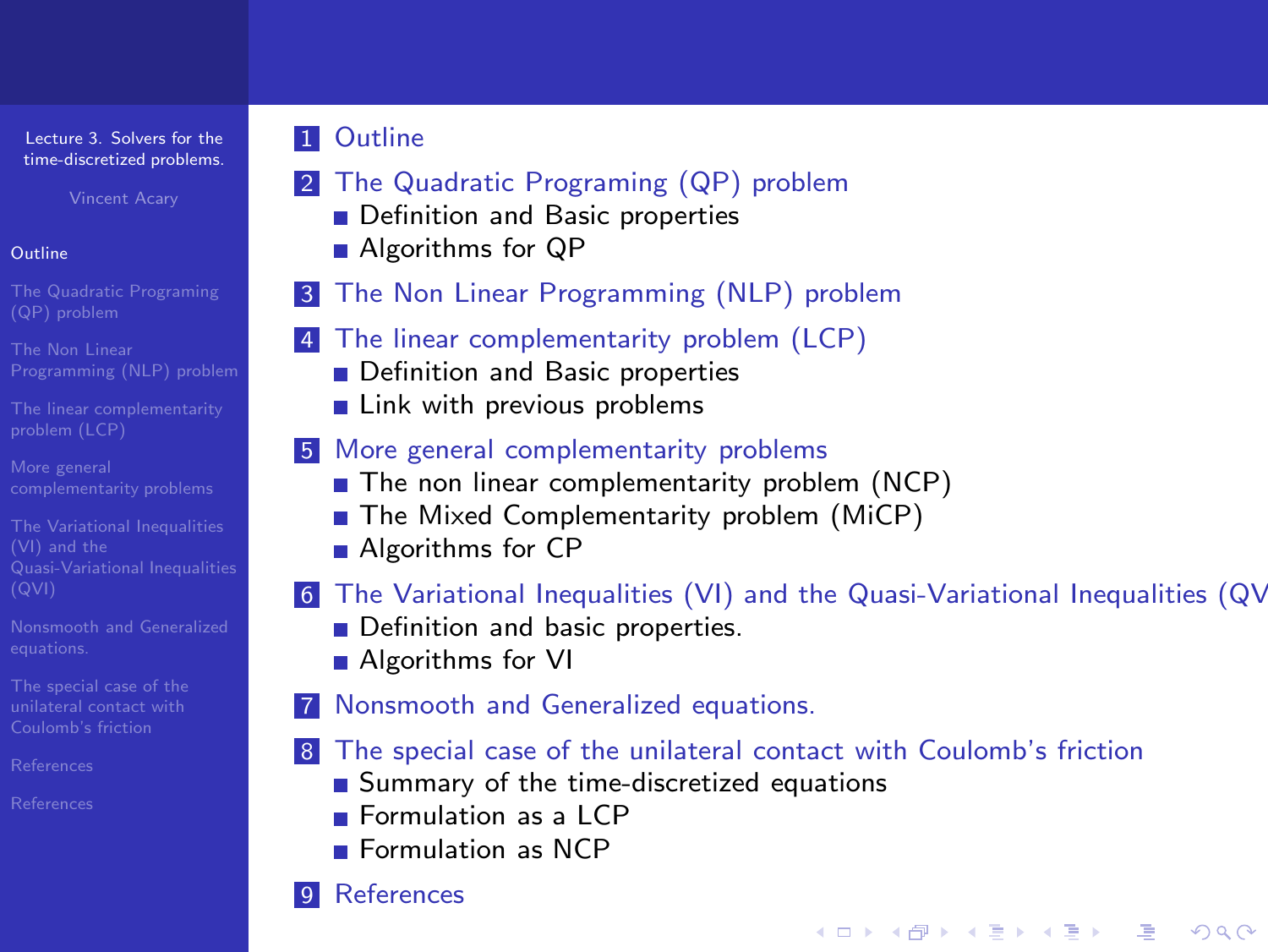#### Lecture 3. Solvers for the [time-discretized problems.](#page-0-0)

Vincent Acary

[Definition and Basic](#page-2-0) properties

[The linear complementarity](#page-10-0)

The Variational Inequalities [Quasi-Variational Inequalities](#page-19-0)

[References](#page-39-0)

<span id="page-2-0"></span>

## Definition (Quadratic Programming (QP) problem)

Let  $Q \in \mathbb{R}^{n \times n}$  be a symmetric matrix. Given the matrices  $A \in \mathbb{R}^{m_i \times n}$ ,  $C \in \mathbb{R}^{m_e \times n}$  and the vectors  $p \in \mathbb{R}^n$ ,  $b \in \mathbb{R}^{m_i}$ ,  $d \in \mathbb{R}^{m_e}$ , the Quadratic Programming (QP) problem is to find a vector  $z \in \mathbb{R}^n$  denoted by  $QP(Q, p, A, b, C, d)$  such that

> minimize  $q(z) = \frac{1}{2}z^T Qz + p^T z$ subject to  $Az - b > 0$  $C_z = d - 0$ (1)

> > **YO A REAGE YOU ARE YOUR**

### <span id="page-2-1"></span>Associated Lagrangian function

With this constrained optimization problem, a Lagrangian function is usually associated

$$
\mathcal{L}(z,\lambda,\mu) = \frac{1}{2}z^T Q z + \rho^T z - \lambda^T (Az - b) - \mu^T (Cz - d)
$$
 (2)

where  $(\lambda, \mu) \in \mathbb{R}^{m_i} \times \mathbb{R}^{m_e}$  are the Lagrange multipliers.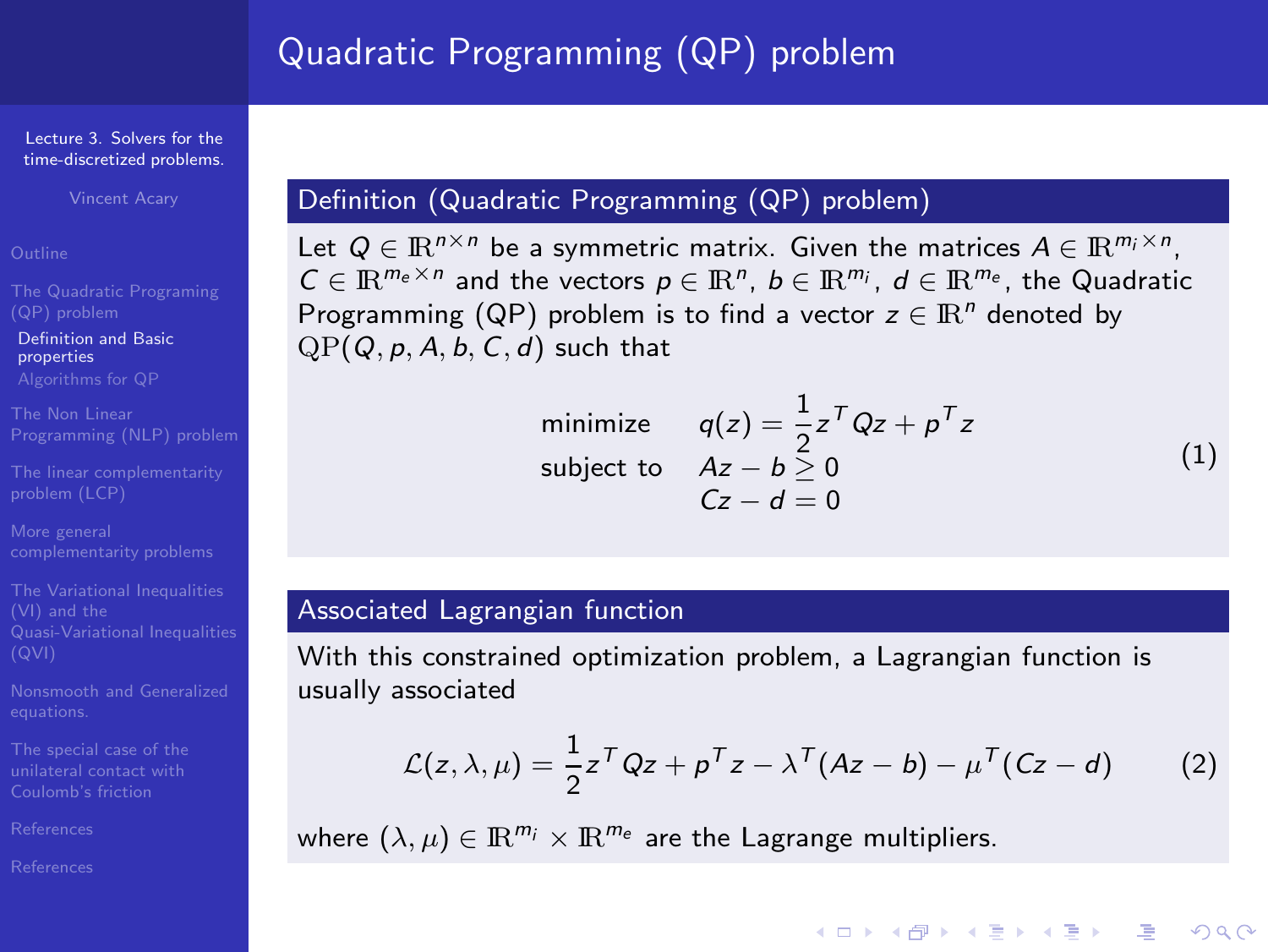#### Lecture 3. Solvers for the [time-discretized problems.](#page-0-0)

Vincent Acary

[Definition and Basic](#page-2-0) properties

[The linear complementarity](#page-10-0)

The Variational Inequalities

[References](#page-39-0)

### First order optimality conditions

The first order optimality conditions or Karush-Kuhn-Tucker (KKT) conditions of the QP problem $(1)$  with a set of equality constraints lead to the following MLCP :

$$
\begin{cases} \nabla_z \mathcal{L}(\bar{z}, \lambda, \mu) = Q\bar{z} + p - A^T \lambda - C^T \mu = 0 \\ C\bar{z} - d = 0 \\ 0 \le \lambda \perp A\bar{z} - b \ge 0 \end{cases}
$$
 (3)

**ADD 4 REPAIR AND A COA**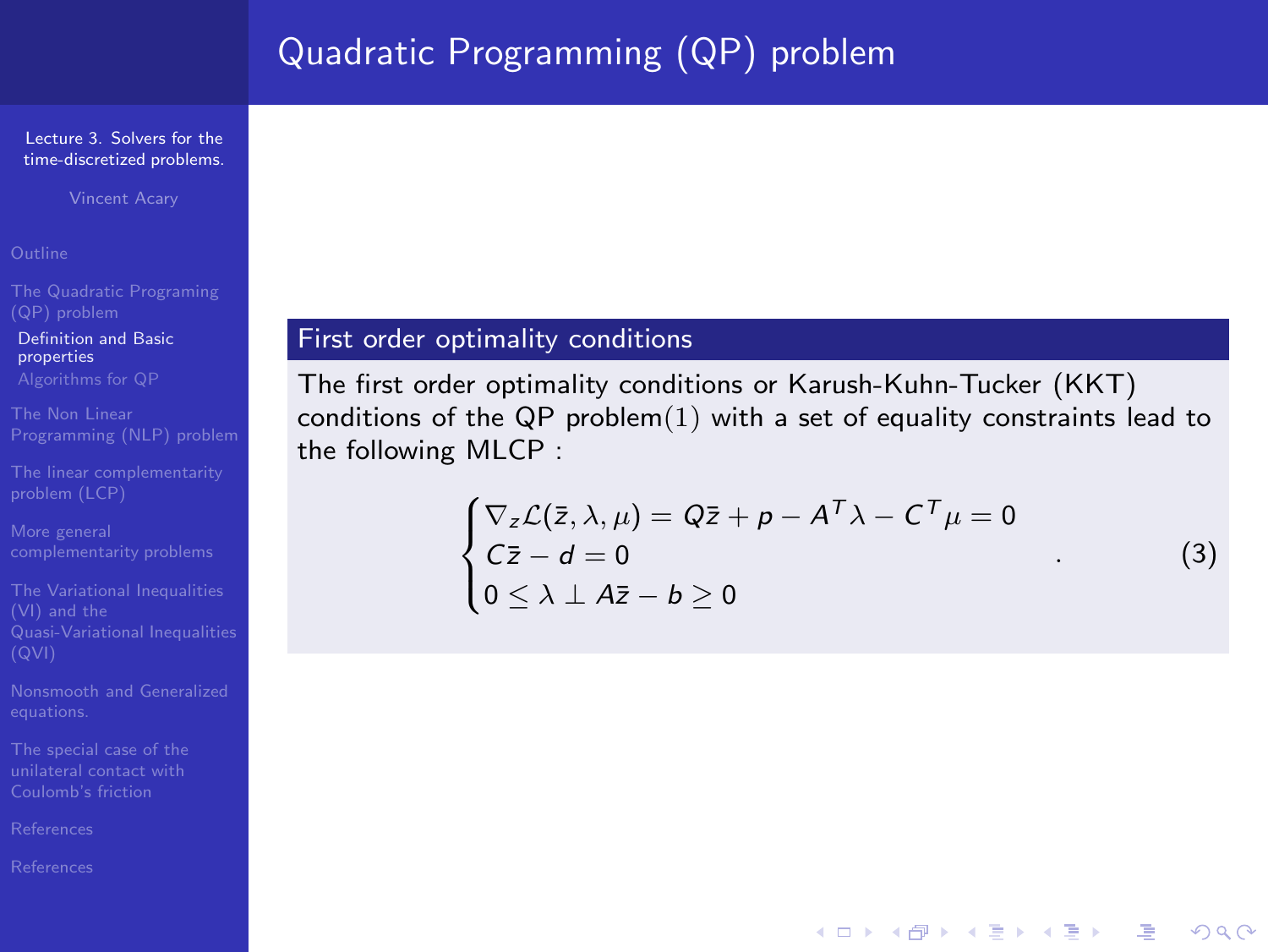#### Lecture 3. Solvers for the [time-discretized problems.](#page-0-0)

Vincent Acary

[Definition and Basic](#page-2-0) properties

[The linear complementarity](#page-10-0)

The Variational Inequalities

[References](#page-39-0)

### Basic properties

 $\blacksquare$  The matrix Q is usually assumed to be a symmetric positive definite (PD).

 $\rightarrow$  the QP is then convex and the existence and the uniqueness of the minimum is ensured providing that the feasible set

 $C = \{z, Az - b \ge 0, Cz - d = 0\}$  is none empty.

**Degenerate case.** 

- Q is only Semi-Definite Positive (SDP) matrix. (Non existence problems).
- $\blacksquare$  A (or C) is not full-rank. The constraints are not linearly independent. (Non uniqueness of the Lagrange Multipliers)
- The strict complementarity does not hold. (we can have  $0 = \bar{z} = \lambda = 0$ at the optimal point. )

**YO A REAGE YOU ARE YOUR**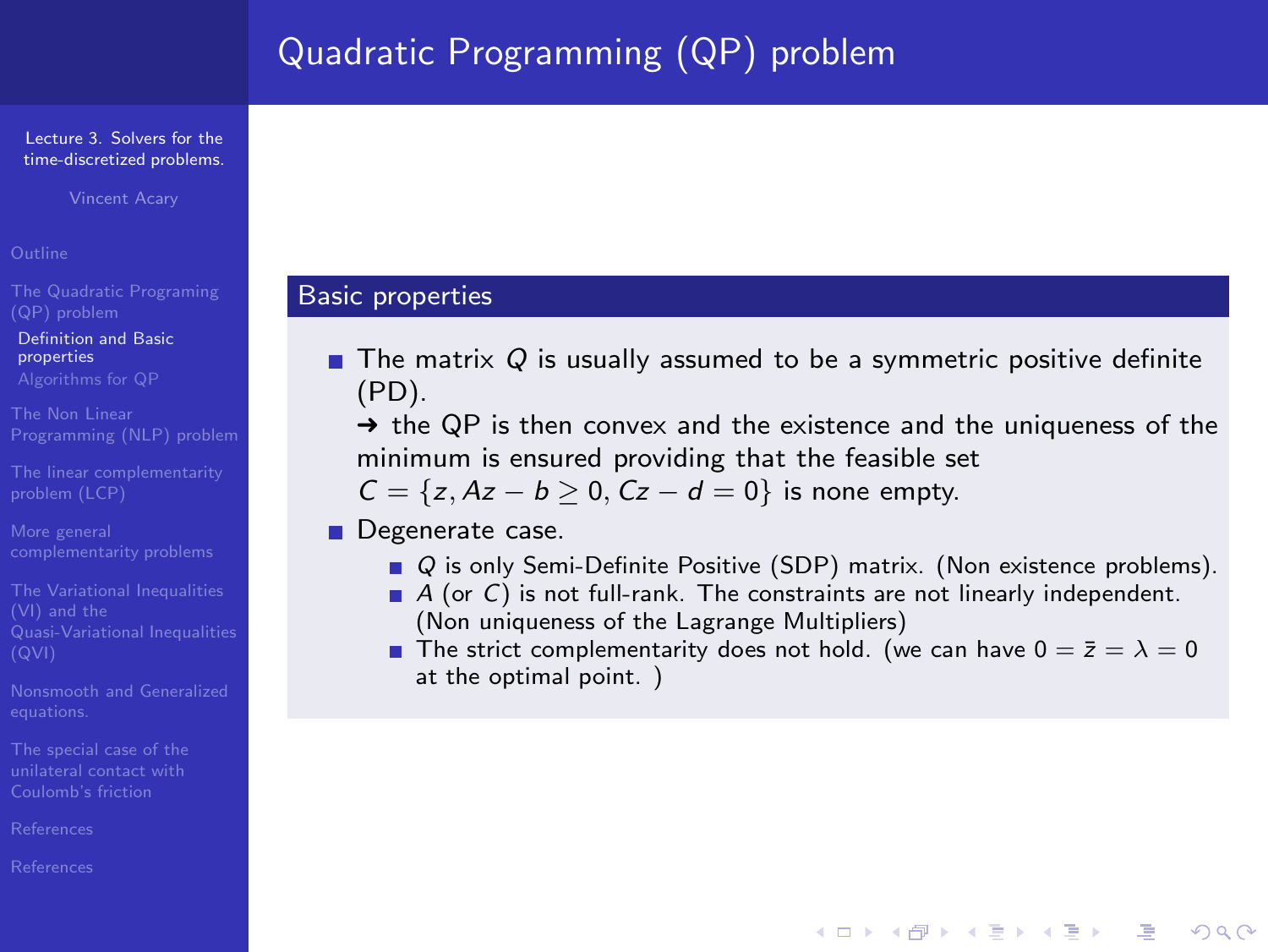Vincent Acary

[Definition and Basic](#page-2-0) properties

[The linear complementarity](#page-10-0)

The Variational Inequalities

[References](#page-39-0)

### The dual problem and the Lagrangian relaxation

Due to the particular form of the Lagrangian function, the QP problem is equivalent to solving

$$
\min_{z} \max_{\lambda \geq 0,\mu} \mathcal{L}(z,\lambda,\mu) \tag{4}
$$

The idea of the Lagrangian relaxation is to invert the min and the max introducing the dual function

$$
\theta(\lambda,\mu) = \min_{z} \mathcal{L}(z,\lambda,\mu) \tag{5}
$$

and the dual problem

$$
\max_{\lambda \ge 0,\mu} \theta(\lambda,\mu) \tag{6}
$$

**YO A REAGE YOU ARE YOUR**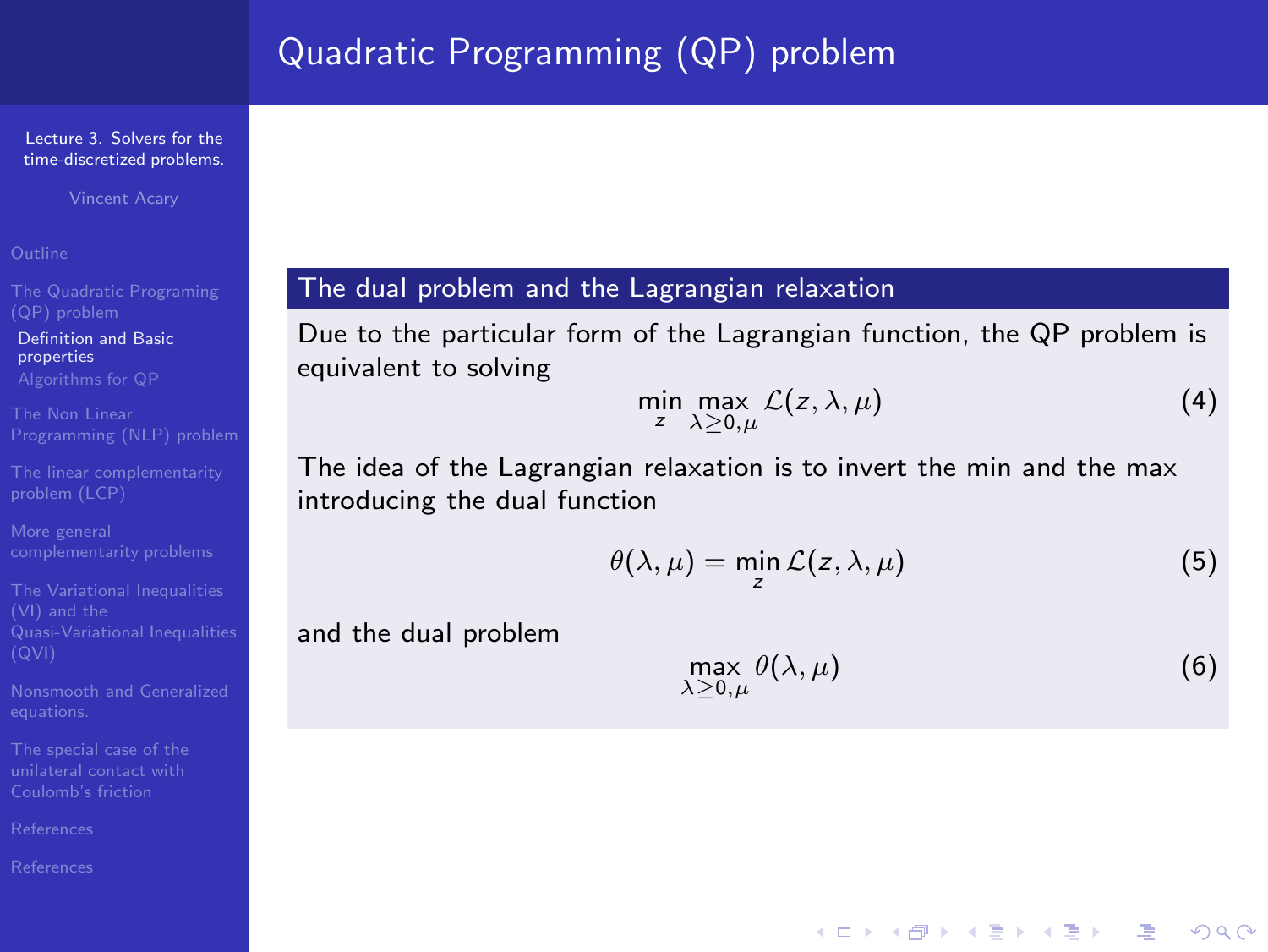#### Lecture 3. Solvers for the [time-discretized problems.](#page-0-0)

Vincent Acary

[Definition and Basic](#page-2-0) properties

[The linear complementarity](#page-10-0)

The Variational Inequalities

[References](#page-39-0)

[References](#page-39-0)

### The dual problem and the Lagrangian relaxation

In the particular case of a QP where the matrix  $Q$  is non singular, the dual function is equal to :

$$
\theta(\lambda,\mu) = \min_{z} \mathcal{L}(z,\lambda,\mu) = \mathcal{L}(Q^{-1}(A^T\lambda + C^T\mu - \rho),\lambda,\mu) \tag{7}
$$

$$
= -\frac{1}{2}(A^T\lambda + C^T\mu - \rho)^TQ^{-1}(A^T\lambda + C^T\mu - \rho) + b^T\lambda + d\bar{Q}
$$

and we obtain the following dual problem

$$
\max_{\lambda \geq 0,\mu} -\frac{1}{2} (A^T \lambda + C^T \mu - \rho)^T Q^{-1} (A^T \lambda + C^T \mu - \rho) + b^T \lambda + d^T \mu \quad (9)
$$

which is a QP with only inequality constraints of positivity.

### Equivalences.

The strong duality theorem asserts that if the matrices  $Q$  and  $A Q^{-1} A^\mathcal{T}$ are symmetric semi-definite positive, then if the primal problem [\(1\)](#page-2-1) has an optimal solution then the dual has also an optimal solution.

**ADD 4 REPAIR AND A COA**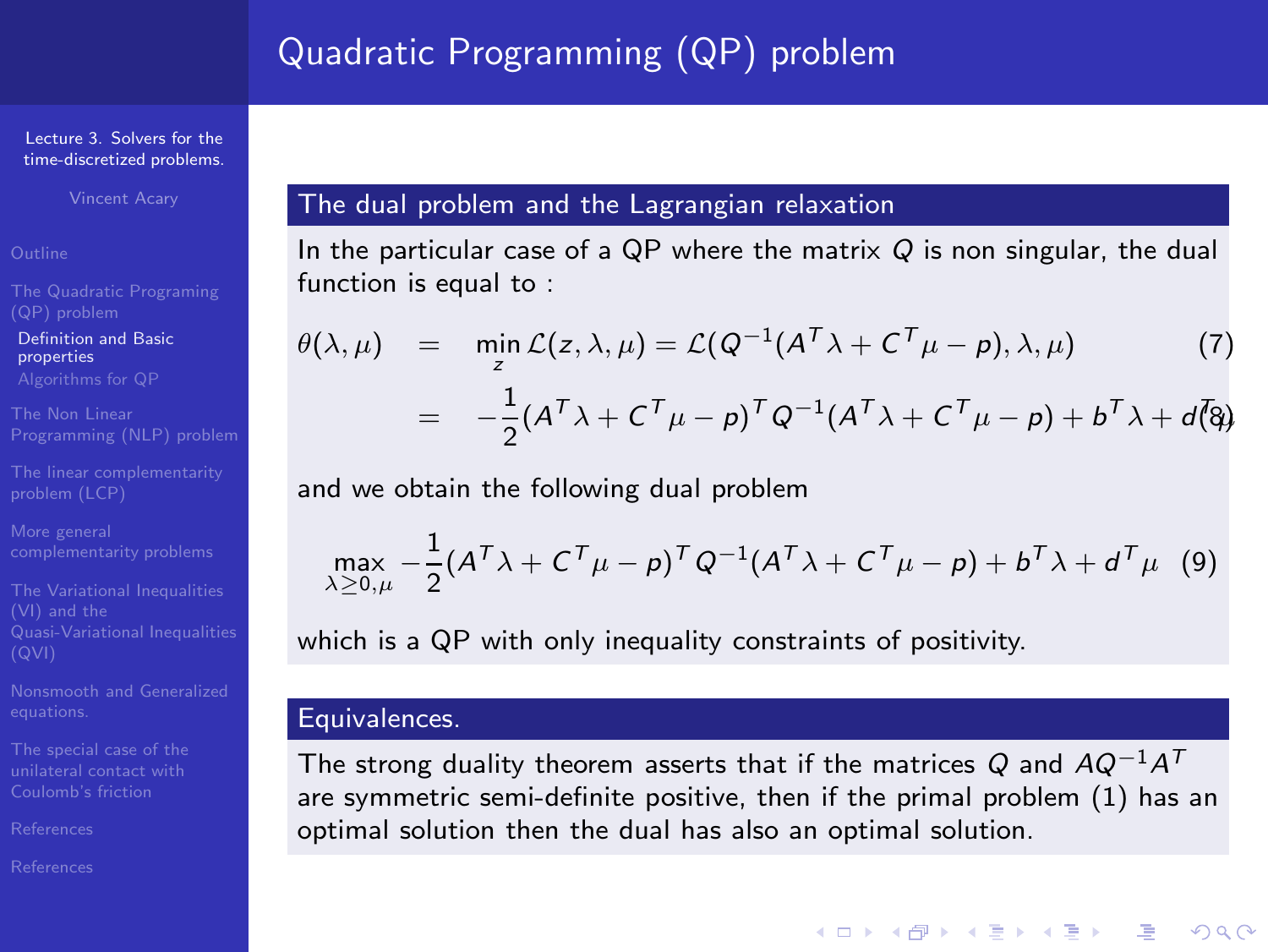#### Lecture 3. Solvers for the [time-discretized problems.](#page-0-0)

Vincent Acary

- [Algorithms for QP](#page-7-0)
- 
- [The linear complementarity](#page-10-0)
- 
- The Variational Inequalities
- 
- 
- [References](#page-39-0)
- <span id="page-7-0"></span>

### Algorithms for QP

### For the standard case

Active sets methods. see Fletcher book's FLETCHER (1987)

**YO A REAGE YOU ARE YOUR** 

- Interior point methods. see BONNANS et al. (2003)
- **Projection and splitting methods for large scale problems.**

For the degenerate case,

- **Lagrangian relaxation**
- Active sets methods. see FLETCHER (1993).
- **Proximal point algorithm**

### Interest of the QP problem

- Reliability with SDP matrix
- **Minimization algorithms imply stability**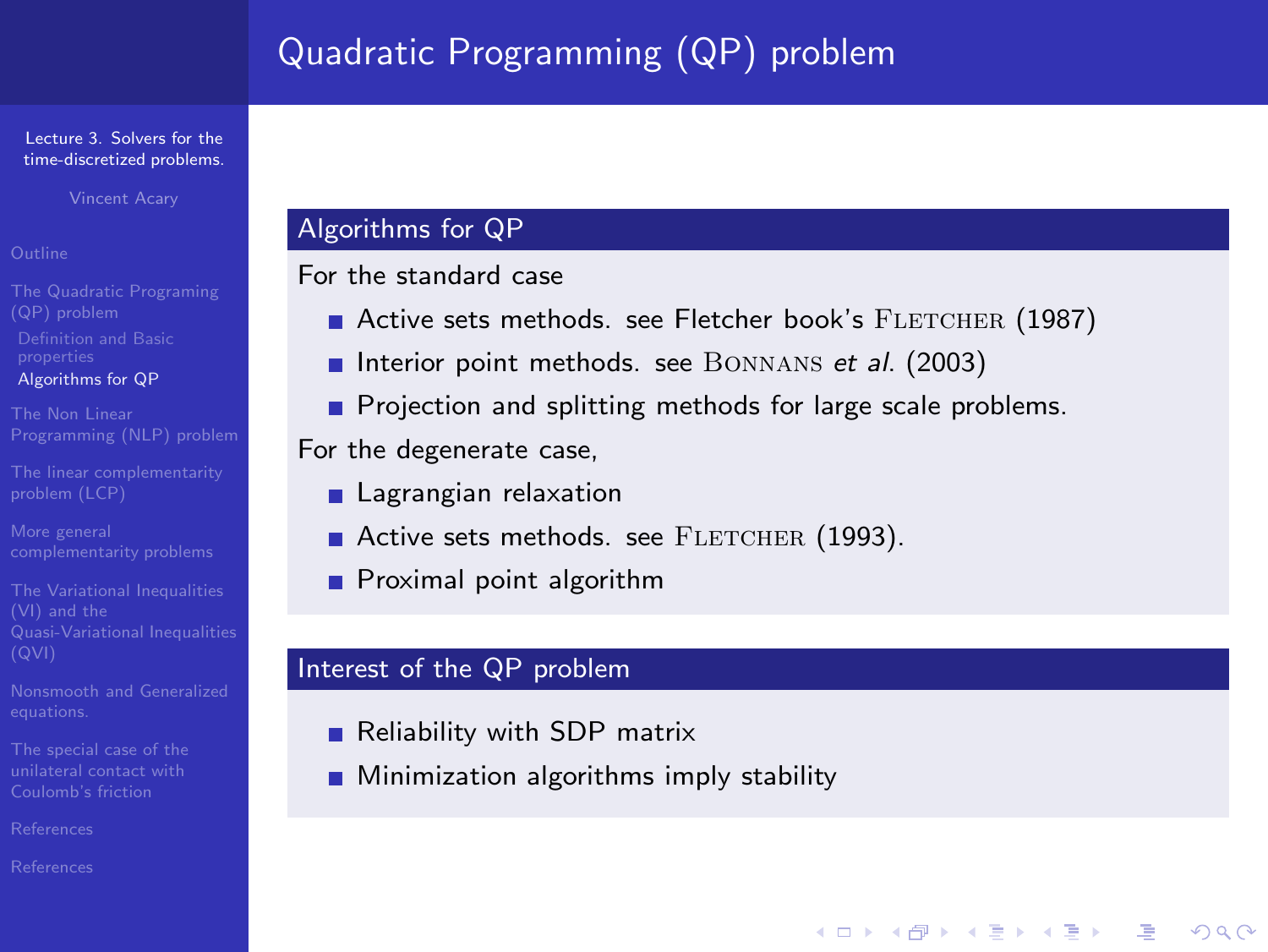Vincent Acary

### The Non Linear [Programming \(NLP\) problem](#page-8-0)

[The linear complementarity](#page-10-0)

The Variational Inequalities

[References](#page-39-0)

<span id="page-8-0"></span>[References](#page-39-0)

### Definition (Nonlinear Programming (NLP) Problem)

Given a differentiable function  $\theta : \mathbb{R}^n \mapsto \mathbb{R}$ , and two differentiable mappings  $g: \mathbb{R}^n \mapsto \mathbb{R}^{m_i}$   $g: \mathbb{R}^n \mapsto \mathbb{R}^{m_e}$ , the Nonlinear Programming (NLP) problem is to find a vector  $z \in \mathbb{R}^n$  such that

$$
\begin{array}{ll}\n\text{minimize} & f(z) \\
\text{subject to} & g(z) \ge 0 \\
& h(z) = 0\n\end{array} \tag{10}
$$

### Associated Lagrangian function

The Lagrangian of this NLP problem is introduced as follows

$$
\mathcal{L}(z,\lambda,\mu) = f(z) - \lambda^T g(z) - \mu^T h(z)
$$
 (11)

**YO A REAGE YOU ARE YOUR** 

where  $(\lambda, \mu) \in \mathbb{R}^{m_i} \times \mathbb{R}^{m_e}$  are the Lagrange multipliers.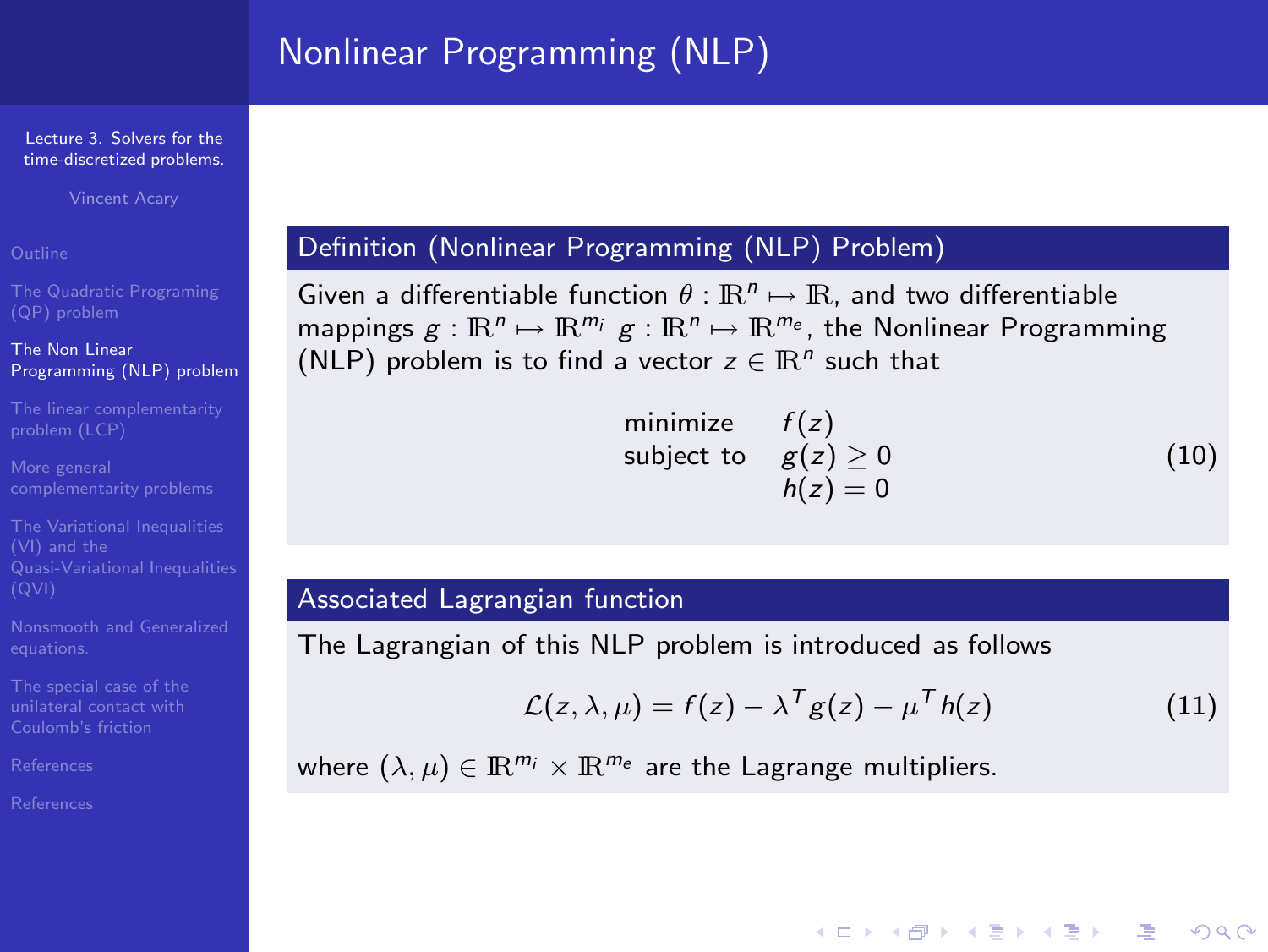# Nonlinear Programming (NLP)

#### Lecture 3. Solvers for the [time-discretized problems.](#page-0-0)

Vincent Acary

### The Non Linear [Programming \(NLP\) problem](#page-8-0)

[The linear complementarity](#page-10-0)

<span id="page-9-0"></span>

### First order optimality conditions

The Karush-Kuhn-Tucker (KKT) necessary conditions for the NLP problem are given the following NCP:

$$
\begin{cases} \nabla_z \mathcal{L}(z, \lambda, \mu) = \nabla_z f(z) - \nabla_z^T g(z) \lambda - \nabla_z^T h(z) \mu = 0 \\ h(z) = 0 \\ 0 \le \lambda \perp g(z) \ge 0 \end{cases}
$$
 (12)

**YO A REAGE YOU ARE YOUR**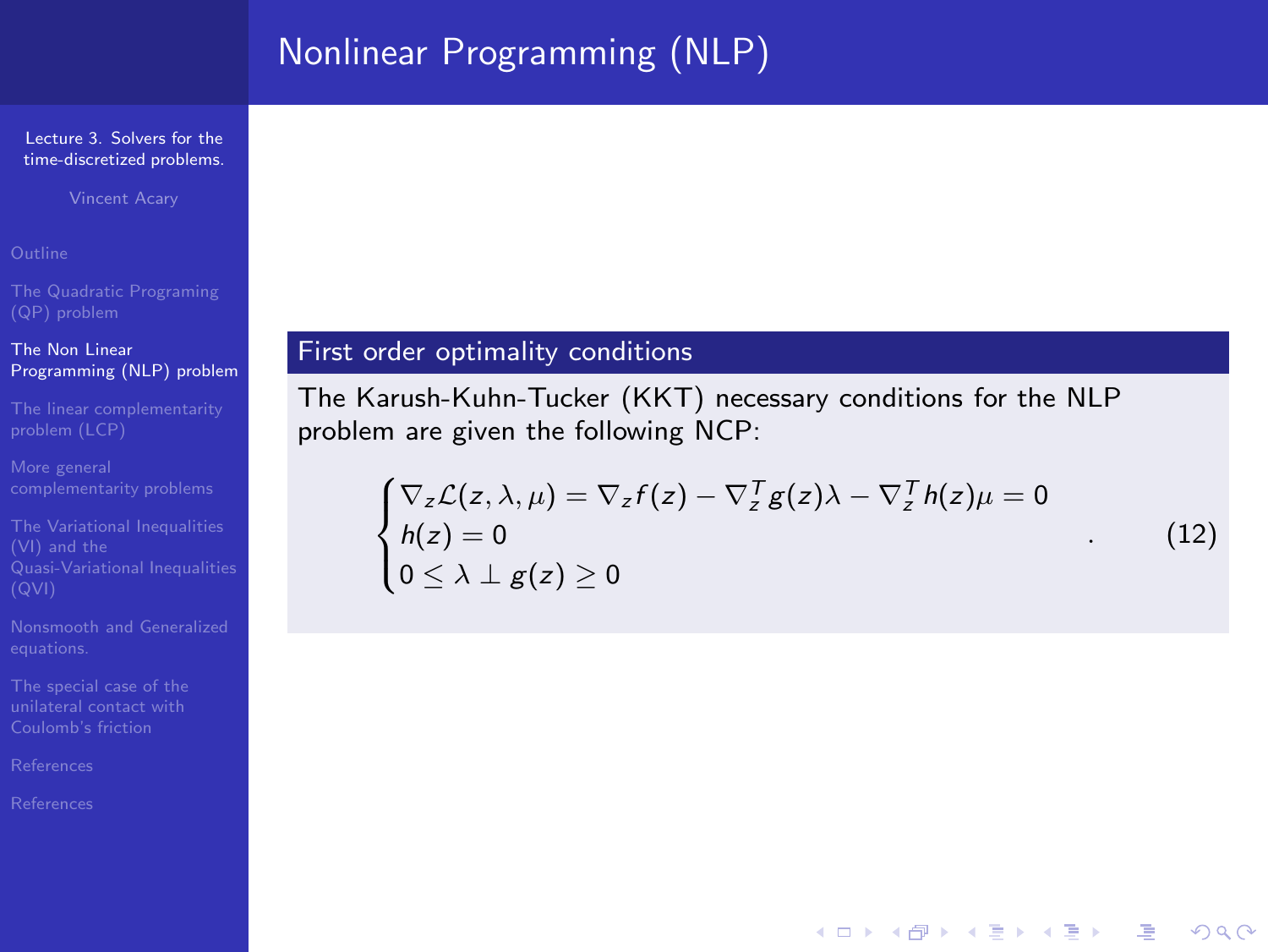# Linear Complementarity Problem (LCP)

#### Lecture 3. Solvers for the [time-discretized problems.](#page-0-0)

Vincent Acary

[The linear complementarity](#page-10-0)

[Definition and Basic](#page-10-0) properties

The Variational Inequalities

[References](#page-39-0)

<span id="page-10-0"></span>

### Definition (Linear Complementarity Problem (LCP))

Given  $M \in \mathbb{R}^{n \times n}$  and  $q \in \mathbb{R}^n$ , the Linear Complementarity Problem, is to find a vector  $z \in \mathbb{R}^n$ , denoted by  $\mathrm{LCP}(M,q)$  such that

$$
0 \leq z \perp Mz + q \geq 0 \tag{13}
$$

**YO A REAGE YOU ARE YOUR** 

<span id="page-10-1"></span>The inequalities have to be understood component-wise and the relation  $x \perp y$  means  $x^T y = 0$ .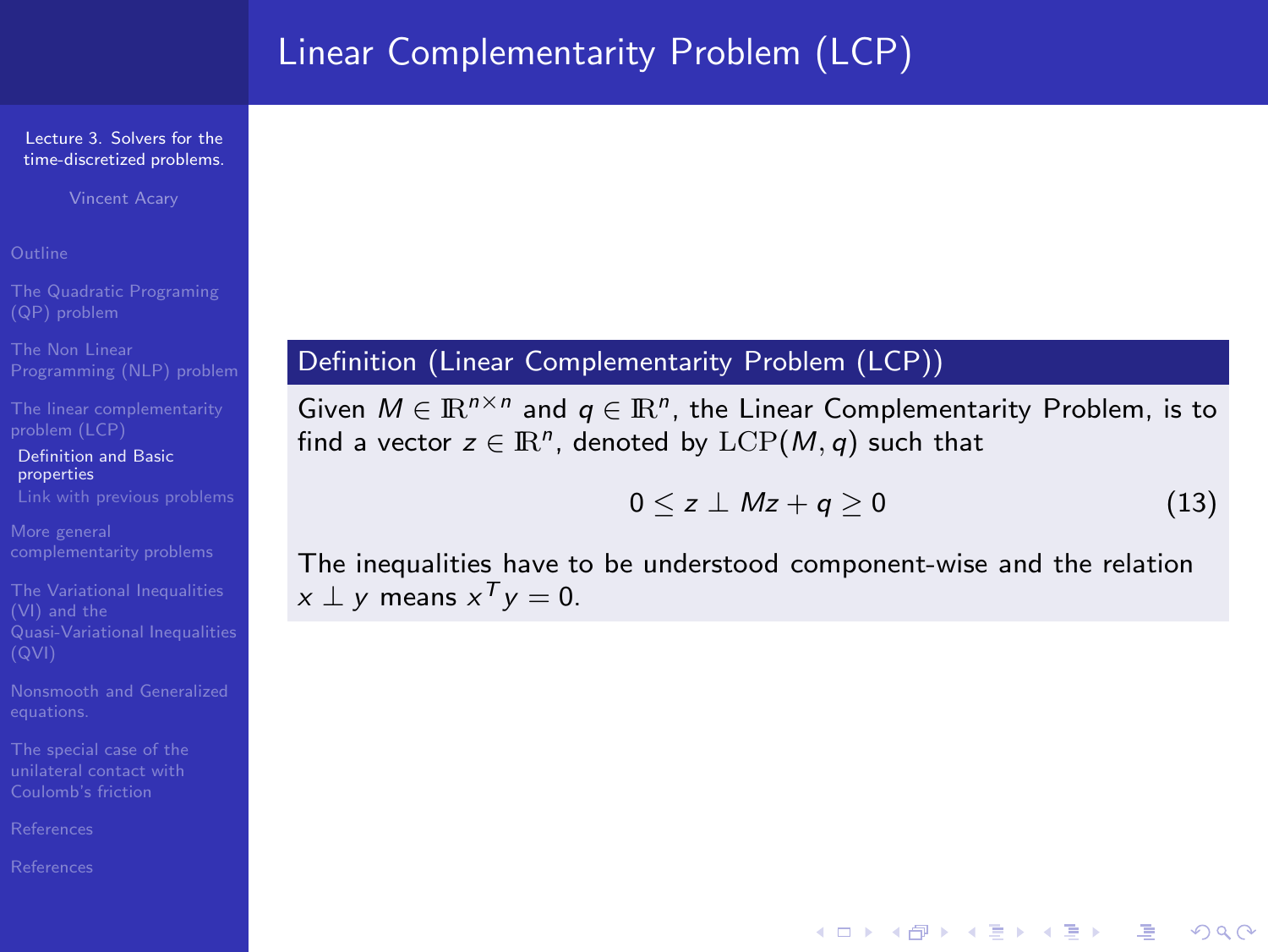# Linear Complementarity Problem (LCP)

#### Lecture 3. Solvers for the [time-discretized problems.](#page-0-0)

Vincent Acary

[The linear complementarity](#page-10-0)

[Definition and Basic](#page-10-0) properties

The Variational Inequalities

[References](#page-39-0)

### Basic properties

The  ${\rm LCP}(M,q)$  is that it admits a unique solution for all  $q\in{\rm I\!R}^n$  if and only if M is a P-matrix.

A P-Matrix is a matrix with all of its principal minors positive, see (COTTLE et al., 1992 ; MURTY, 1988).

- $\blacksquare$  In the worth case, the problem is N-P hard .i.e. there is no polynomial-time algorithm to solve it.
- $\blacksquare$  In practice, this "P-matrix" assumption is difficult to ensure via numerical computation, but a definite positive matrix (not necessarily symmetric), which is a P-matrix is often encountered.

**ADD 4 REPAIR AND A COA**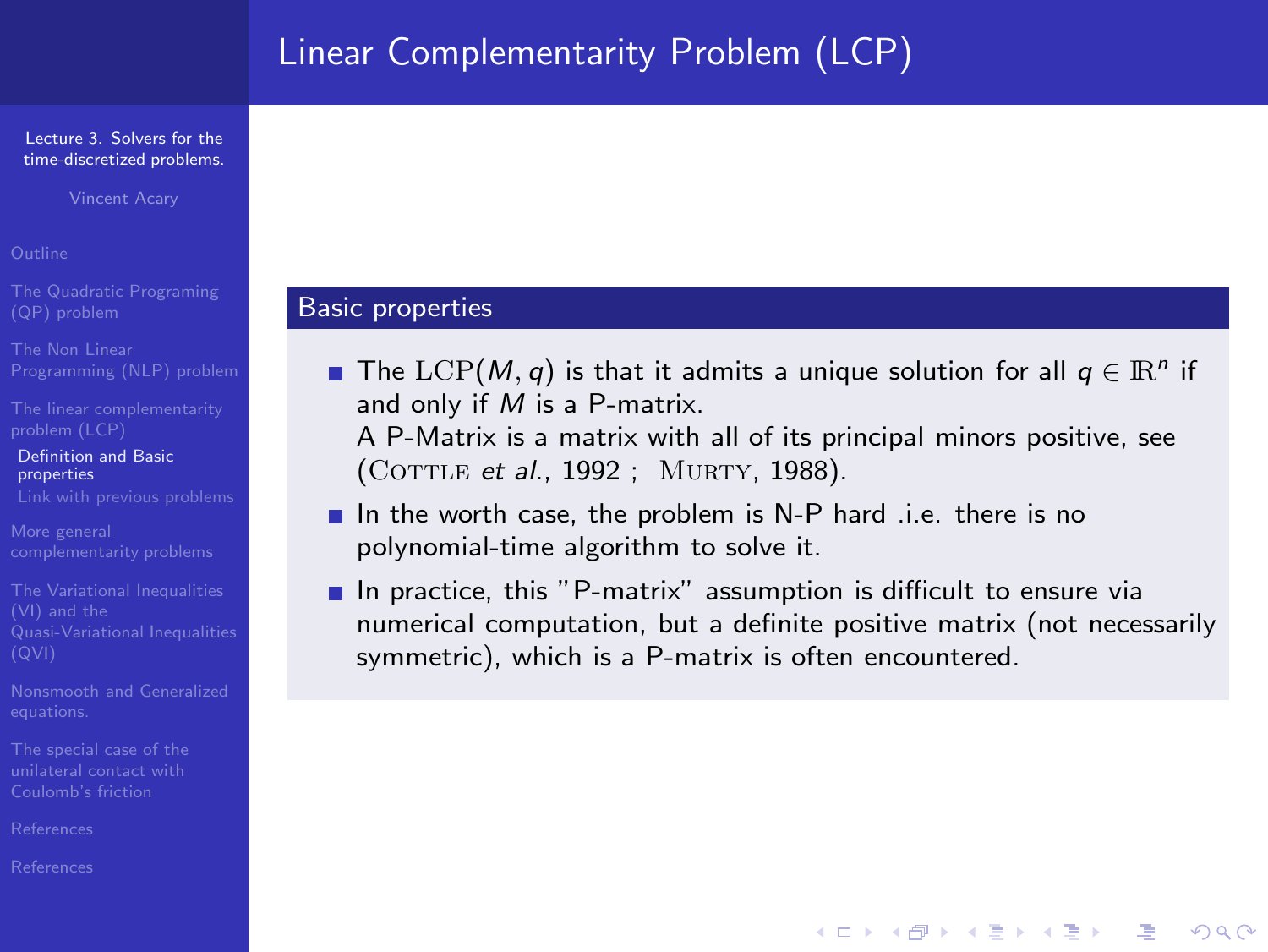Vincent Acary

[The linear complementarity](#page-10-0)

[Definition and Basic](#page-10-0) properties

The Variational Inequalities

[References](#page-39-0)

### Definition (Mixed Linear Complementarity Problem (MLCP))

Given the matrices  $A \in \mathbb{R}^{n \times n}$ ,  $B \in \mathbb{R}^{m \times m}$ ,  $C \in \mathbb{R}^{n \times m}$ ,  $D \in \mathbb{R}^{m \times n}$ , and the vectors  $a \in \mathbb{R}^n, b \in \mathbb{R}^m$ , the Mixed Linear Complementarity Problem denoted by MLCP(A, B, C, D, a, b) consists in finding two vectors  $u \in \mathbb{R}^n$ and  $v \in \mathbb{R}^m$  such that

$$
\begin{cases} Au + Cv + a = 0 \\ 0 \le v \perp Du + bv + b \ge 0 \end{cases}
$$
 (14)

**YO A REAGE YOU ARE YOUR** 

### Comments

The MLCP is a mixture between a LCP and a system of linear equations. Clearly, if the matrix A is non singular, we may solve the embedded linear system to obtain  $u$  and then reduced the MCLP to a LCP with  $q = b - DA^{-1}a$ ,  $M = b - DA^{-1}C$ .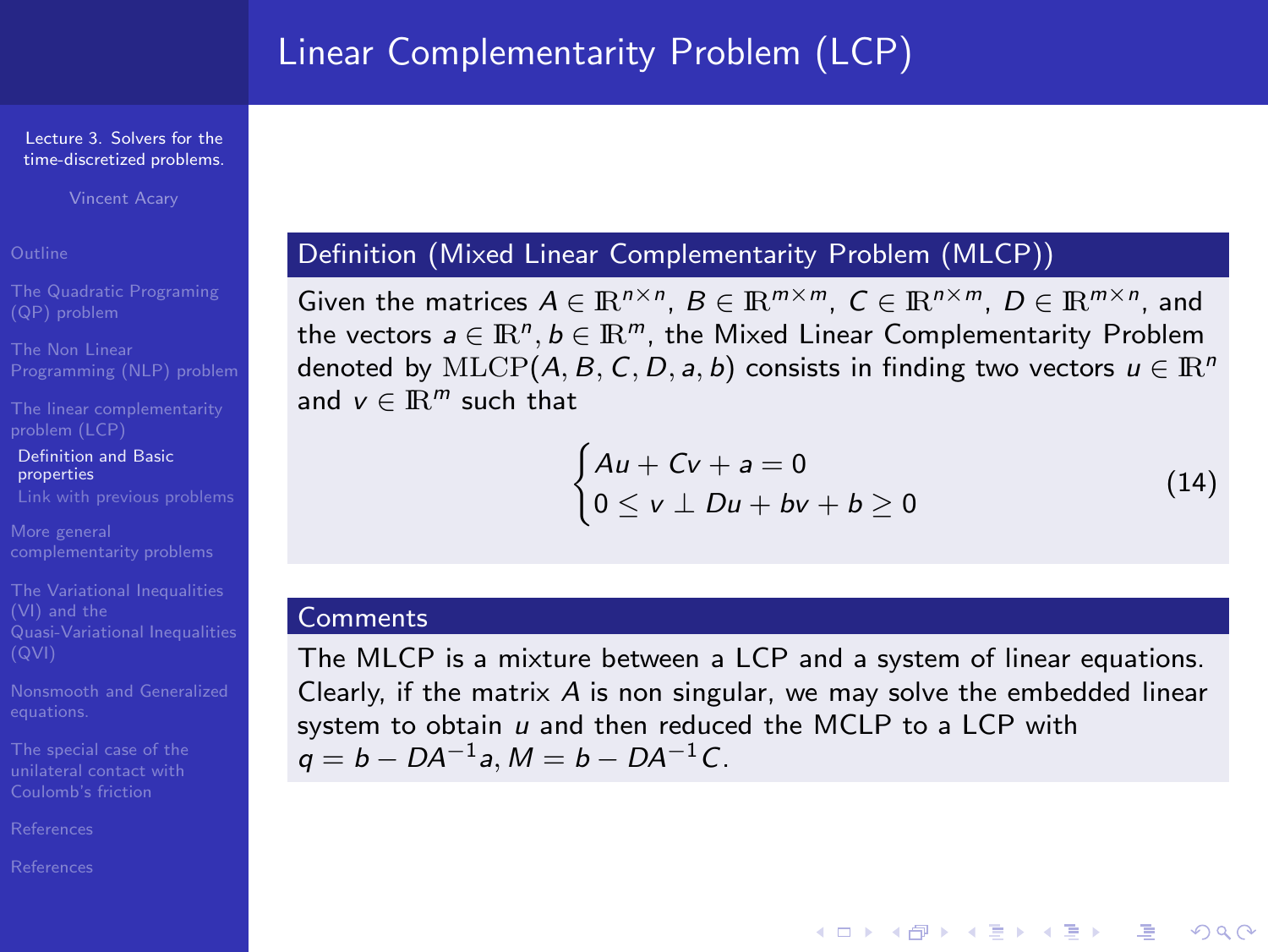# Linear Complementarity Problem (LCP)

#### Lecture 3. Solvers for the [time-discretized problems.](#page-0-0)

Vincent Acary

[The linear complementarity](#page-10-0) [Definition and Basic](#page-10-0) [Link with previous problems](#page-13-0)

The Variational Inequalities

[References](#page-39-0)

<span id="page-13-0"></span>

### Link with the QP

If the matrix M of  $LCP(M, q)$  is symmetric PD, a QP formulation of [\(13\)](#page-10-1) is direct into  $\mathbb{Q}P(M, q, I_{n \times n}, 0_n, \emptyset, \emptyset), m_i = n, m_e = 0$ . For a non symmetric PD matrix M, the inner product may be chosen as an objective function:

minimize 
$$
q(z) = z^T (q + Mz)
$$
  
subject to  $q + Mz \ge 0$  (15)  
 $z \ge 0$ 

<span id="page-13-1"></span>and to identify [\(15\)](#page-13-1) with [\(1\)](#page-2-1), we set  $Q = M + M^T$ ,  $Az = (Mz, z)^T$ ,  $b = (-q, 0)^T$ ,  $m_i = 2n$ ,  $m_e = 0$ . Moreover, the first order optimality condition may be written as

$$
\begin{cases}\n(M + M^T)\bar{z} + p - A^T\lambda - M^T\mu \ge 0 \\
z^T((M + M^T)\bar{z} + p - A^T\lambda - M^T\mu) = 0 \\
\mu \ge 0 \\
u^T(q + M\bar{z}) = 0\n\end{cases}
$$
\n(16)

**A DIA K PIA A BIA A BIA A Q A** 

Let us recall that a non symmetric matrix  $M$  is PD if and only if its symmetric part,  $(M + M<sup>T</sup>)$  is PD.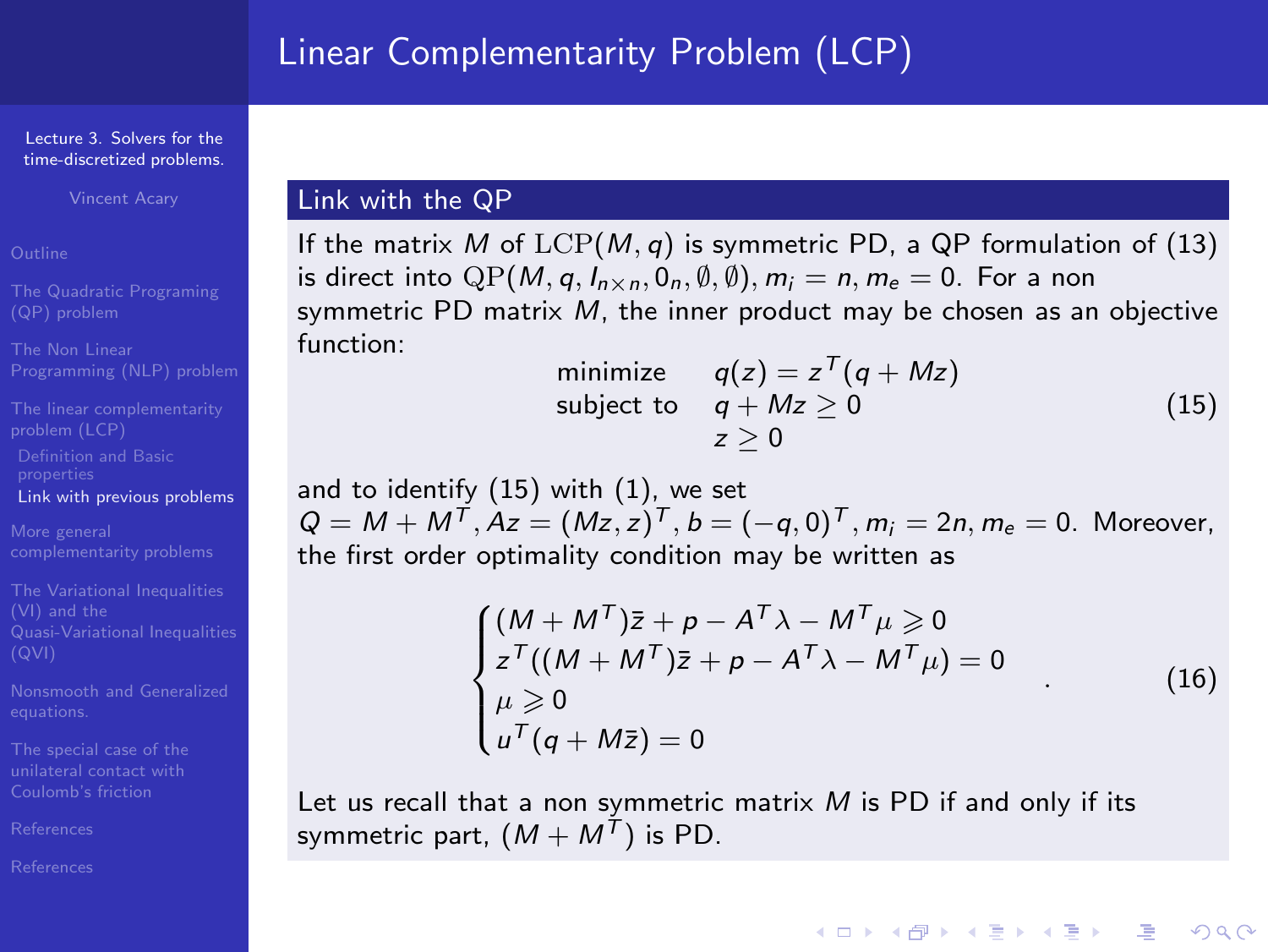# Linear Complementarity Problem (LCP)

### Lecture 3. Solvers for the [time-discretized problems.](#page-0-0)

Vincent Acary

[The linear complementarity](#page-10-0) [Definition and Basic](#page-10-0)

[Link with previous problems](#page-13-0)

The Variational Inequalities

[References](#page-39-0)

### Algorithms for LCP

- Splitting based methods
- Generalized Newton methods
- **Interior point method**
- Pivoting based method
- QP methods for a SDP matrix.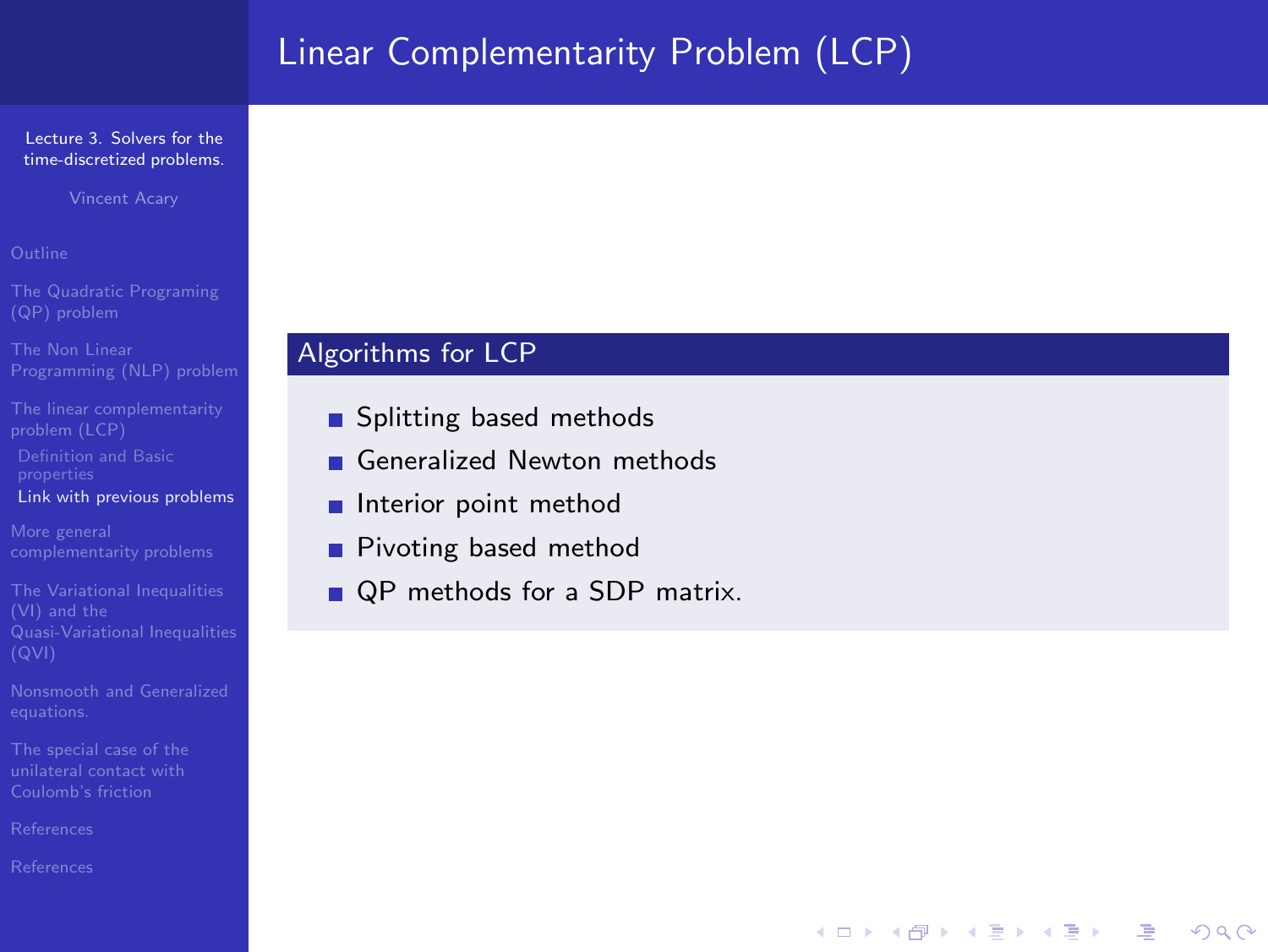#### Lecture 3. Solvers for the [time-discretized problems.](#page-0-0)

Vincent Acary

[The linear complementarity](#page-10-0)

#### More general [complementarity problems](#page-15-0)

[complementarity problem](#page-16-0)

The Variational Inequalities

[References](#page-39-0)

<span id="page-15-0"></span>

### Definition (Complementarity Problem (CP))

Given a cone  $K \subset \mathbb{R}^n$  and a mapping  $F : \mathbb{R}^n \mapsto \mathbb{R}^n$ , the Complementarity Problem is to find a vector  $x \in \mathbb{R}^n$  denoted by  $\text{CP}(K, F)$  such that

$$
K \ni x \perp F(z) \in K^\star \tag{17}
$$

**YO A REAGE YOU ARE YOUR** 

where  $K^*$  is the dual (negative polar) cone of K defined by

$$
K^* = \{d \in \mathbb{R}^n, v^T d \geqslant 0, \forall v \in K\}
$$
\n(18)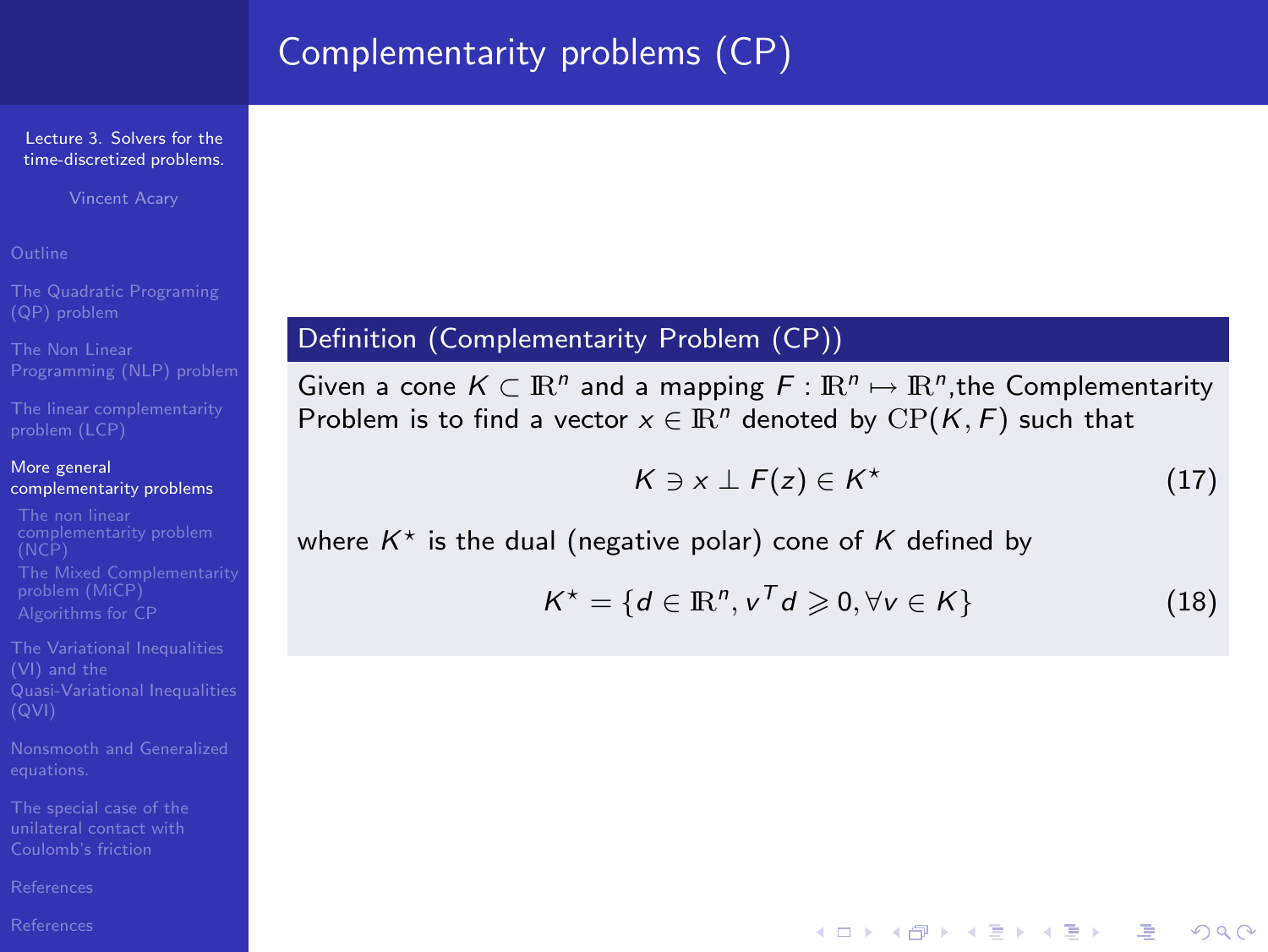### Lecture 3. Solvers for the [time-discretized problems.](#page-0-0)

Vincent Acary

[The linear complementarity](#page-10-0)

The non linear [complementarity problem](#page-16-0) (NCP)

The Variational Inequalities

[References](#page-39-0)

<span id="page-16-0"></span>

## Definition (Nonlinear Complementarity Problem (NCP))

<span id="page-16-1"></span>Given a mapping  $F: \mathbb{R}^n \mapsto \mathbb{R}^n$ , find a vector  $z \in \mathbb{R}^n$  denoted by  $NCP(F)$  such that

$$
0 \leq z \perp F(z) \geq 0 \tag{19}
$$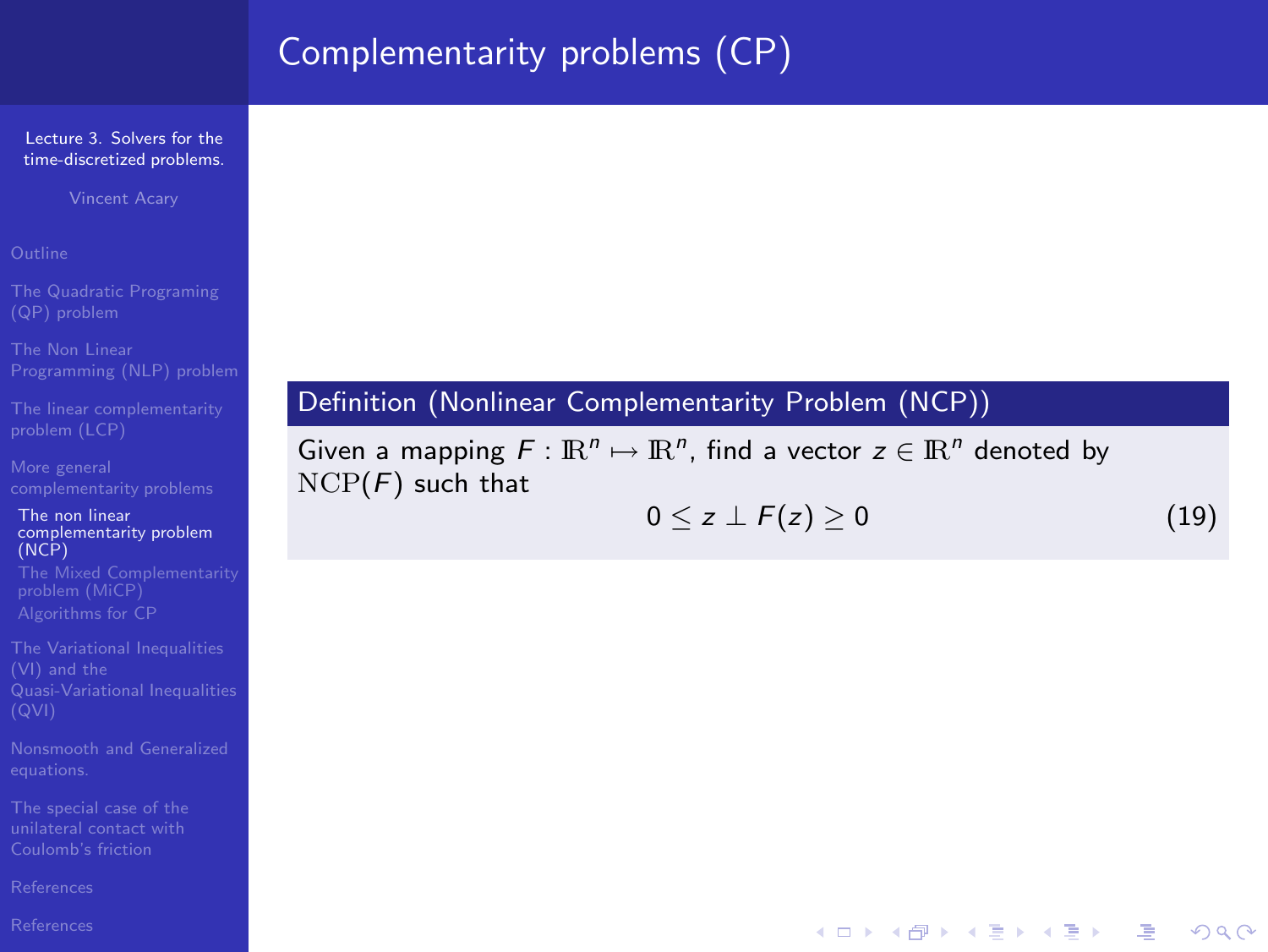#### Lecture 3. Solvers for the [time-discretized problems.](#page-0-0)

Vincent Acary

[The linear complementarity](#page-10-0)

[The Mixed Complementarity](#page-17-0) problem (MiCP)

The Variational Inequalities

[References](#page-39-0)

<span id="page-17-0"></span>

### Definition (Mixed Nonlinear Complementarity Problem (MiCP))

Given two mappings  $F: \mathbb{R}^{n_1} \times \mathbb{R}^{n_2} \mapsto \mathbb{R}^{n_1}$  and  $H: \mathbb{R}^{n_1} \times \mathbb{R}^{n_2} \mapsto \mathbb{R}^{n_2}$ . The MiCP is to find a pair of a vectors  $u, v \in \mathbb{R}^{n_1} \times \mathbb{R}^{n_2}$  such that

$$
\begin{cases}\nG(u, v) = 0 \\
0 \leq v \perp H(u, v) \geqslant 0\n\end{cases}
$$
\n(20)

The following definition is equivalent:

### Definition (Mixed Complementarity Problem (MiCP))

Given two sets of indexes C (for constrained) and F (for free) forming a partition of the set  $\{1,2,\ldots,n\}$  and two mappings  $F_C: \mathbb{R}^n \mapsto \mathbb{R}^c$ ,  $F_F: \mathbb{R}^n \mapsto \mathbb{R}^f$ , such that  $f + c = n$ , find a vector  $z \in \mathbb{R}^n$  such that

$$
\begin{cases}\nF_F(z) = 0, z_F \text{ free} \\
0 \le z_C \perp F_C(z) \ge 0\n\end{cases}
$$
\n(21)

**YO A REAGE YOU ARE YOUR**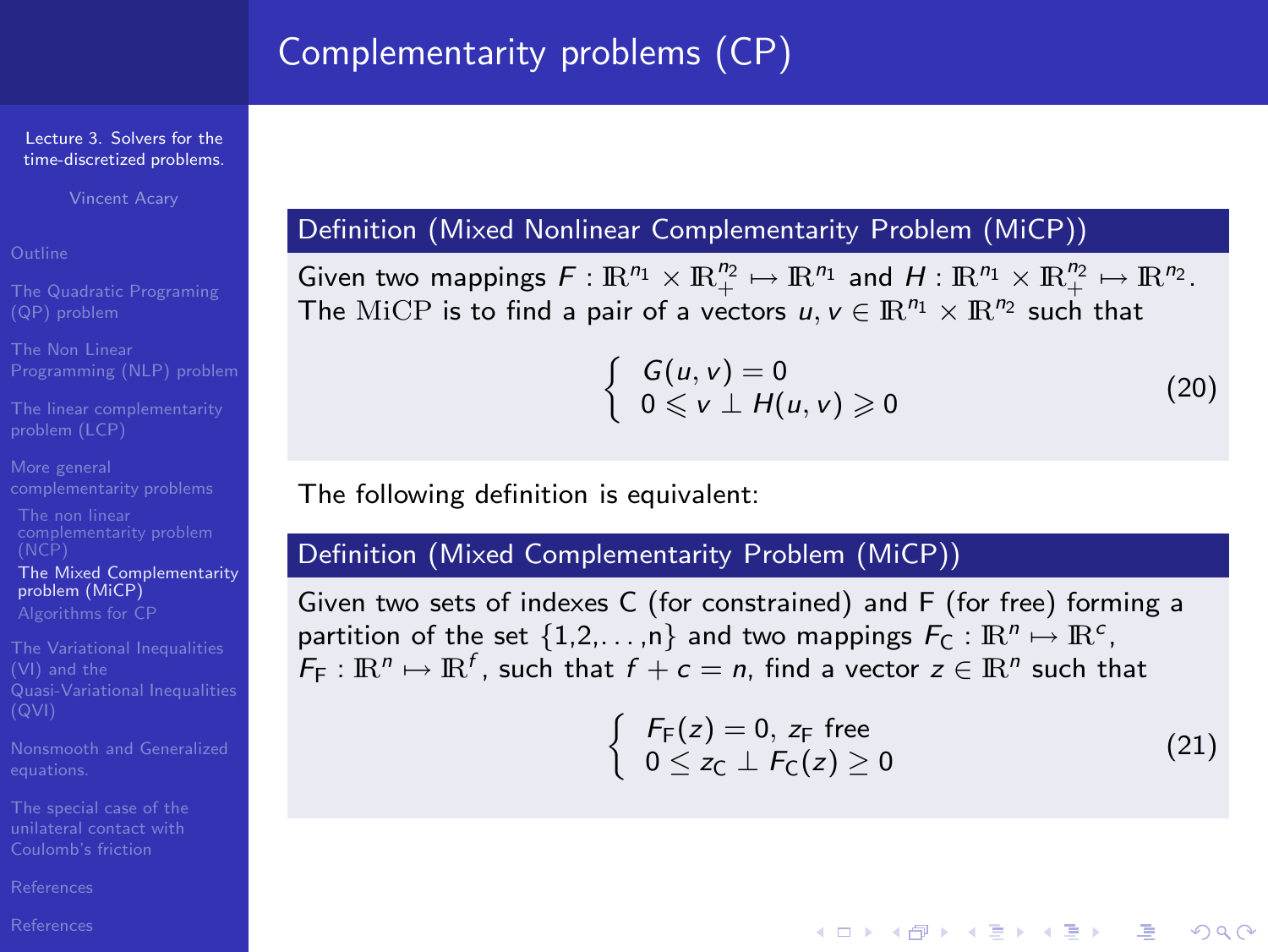#### Lecture 3. Solvers for the [time-discretized problems.](#page-0-0)

Vincent Acary

- 
- 
- [The linear complementarity](#page-10-0)
- 
- [Algorithms for CP](#page-18-0)
- The Variational Inequalities
- 
- 
- [References](#page-39-0)
- <span id="page-18-0"></span>[References](#page-39-0)

## Algorithms for Complementarity problems (CP)

- General Complementarity problems. (unstructures  $K$ )
	- General algorithms for  $VI/CP$ . (see after)
	- $\rightarrow$  Slow and inefficient algorithm.
- CP on polyhedral cone. (NLP, MiCP)
	- **Josephy-Newton method. Linearizing procedure of F. Newton scheme.** Successive LCP resolution.
	- Reformulation into a non equations. Use of generalized Newton method.

**ADD 4 REPAIR AND A COA**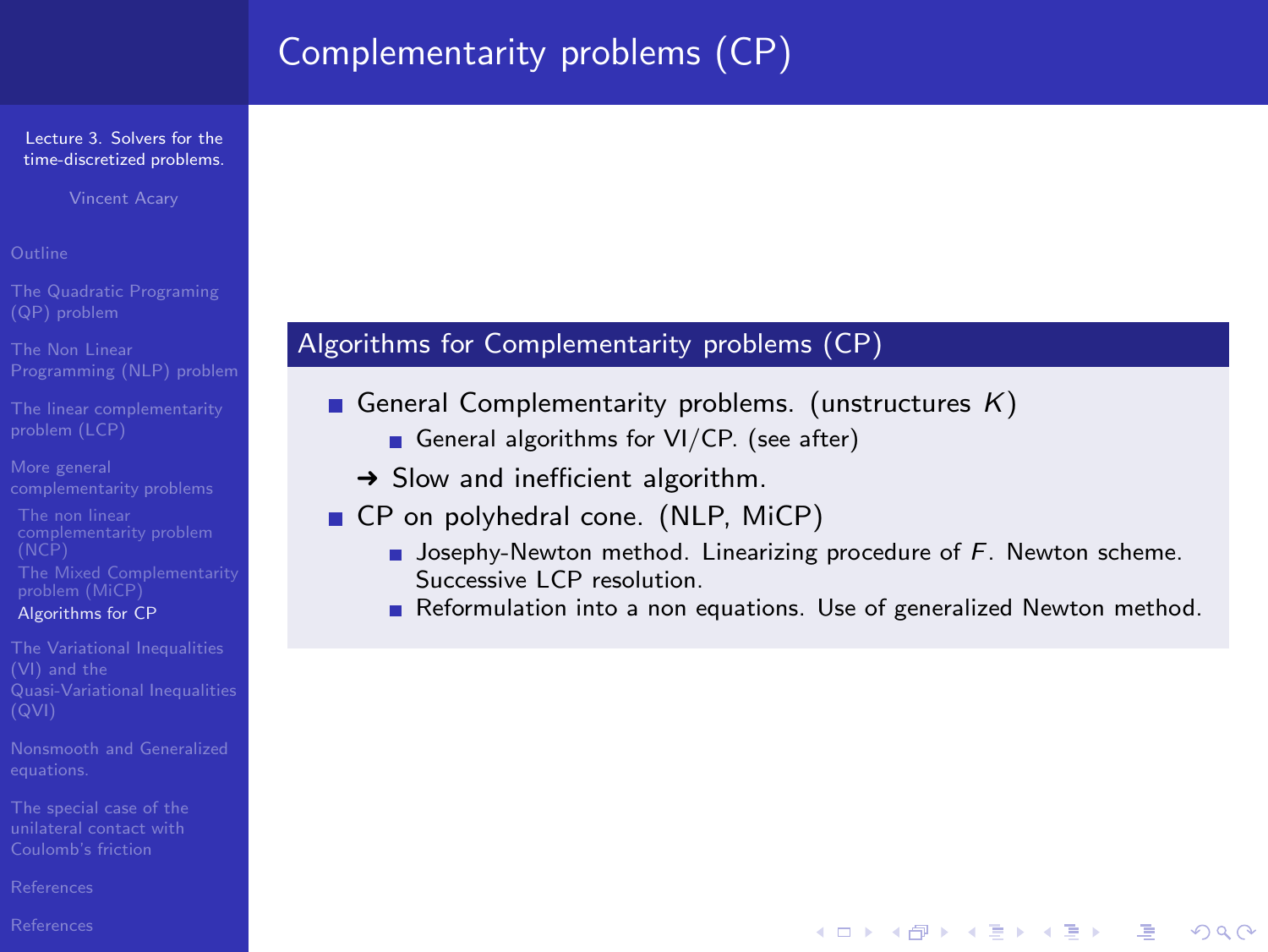### Lecture 3. Solvers for the [time-discretized problems.](#page-0-0)

Vincent Acary

[The linear complementarity](#page-10-0)

[Definition and basic](#page-19-0) properties.

[References](#page-39-0)

<span id="page-19-0"></span>

### Definition (Variational Inequality (VI) problem)

Let X be a nonempty subset of  $\mathbb{R}^n$  and let F be a mapping form  $\mathbb{R}^n$  into itself. The Variational Inequality problem, denoted by  $VI(X, F)$  is to find a vector  $z \in \mathbb{R}^n$  such that

$$
F(z)^T (y - z) \geq 0, \,\forall y \in X \tag{22}
$$

**YO A REAGE YOU ARE YOUR**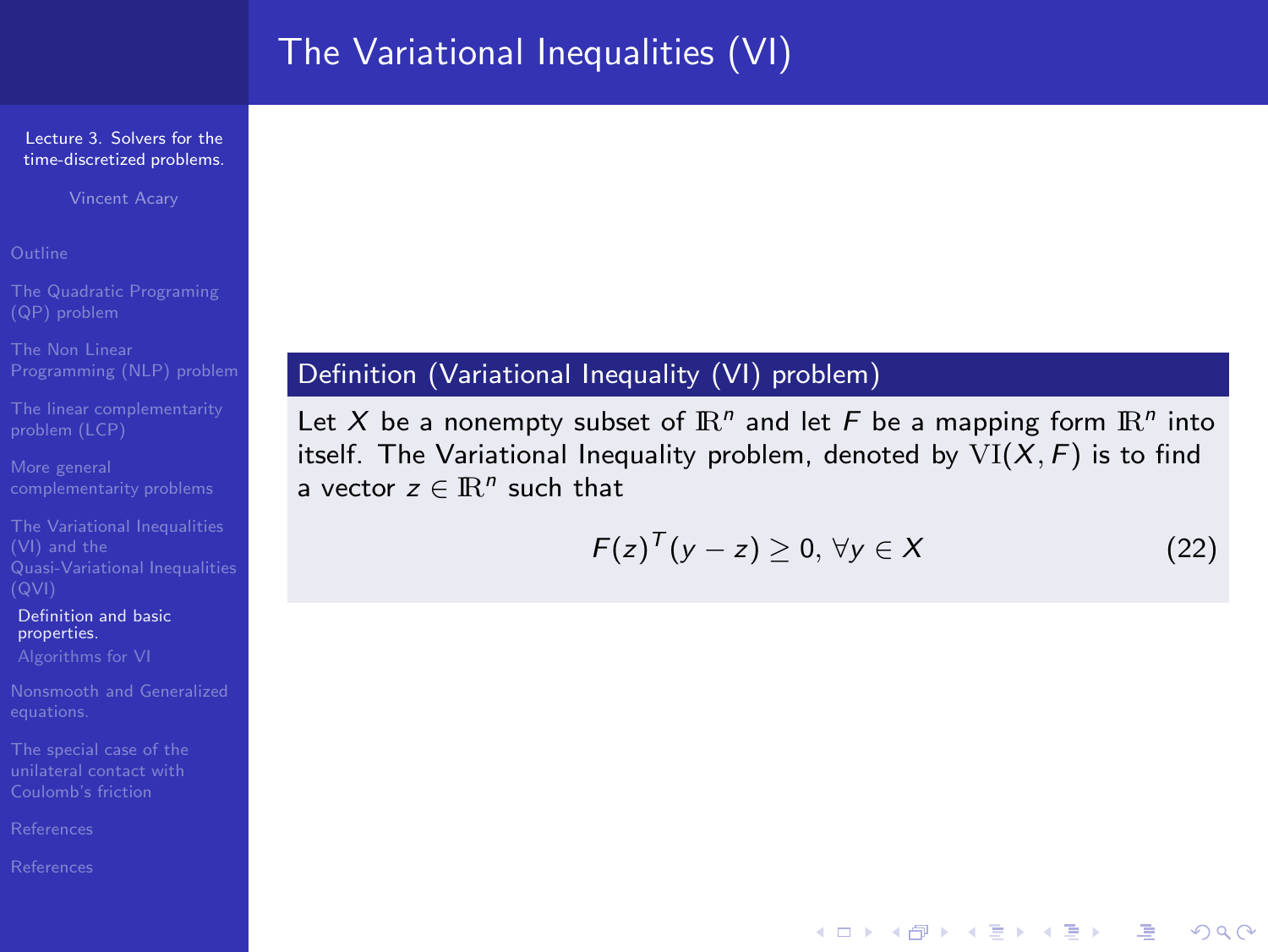#### Lecture 3. Solvers for the [time-discretized problems.](#page-0-0)

Vincent Acary

[The linear complementarity](#page-10-0)

The Variational Inequalities

[Definition and basic](#page-19-0) properties.

[References](#page-39-0)

[References](#page-39-0)

### Basic properties

- $\blacksquare$  the set X is assumed to closed and convex. In most of the applications,  $X$  is polyhedral. The function is also assumed to continuous, nevertheless some VI are defined for set-valued mapping.
- If X is a closed set and F continuous, the solution set of  $VI(X, F)$ denoted by  $SOL(X, F)$  is always a closed set.
- A geometrical interpretation if the  $VI(X, F)$  leads to the equivalent formulation in terms of inclusion into a normal cone of  $X$ , i.e.,

$$
-F(x) \in N_X \times (23)
$$

or equivalently

$$
0\in F(x)+N_Xx\qquad \qquad (24)
$$

**ADD 4 REPAIR AND A COA**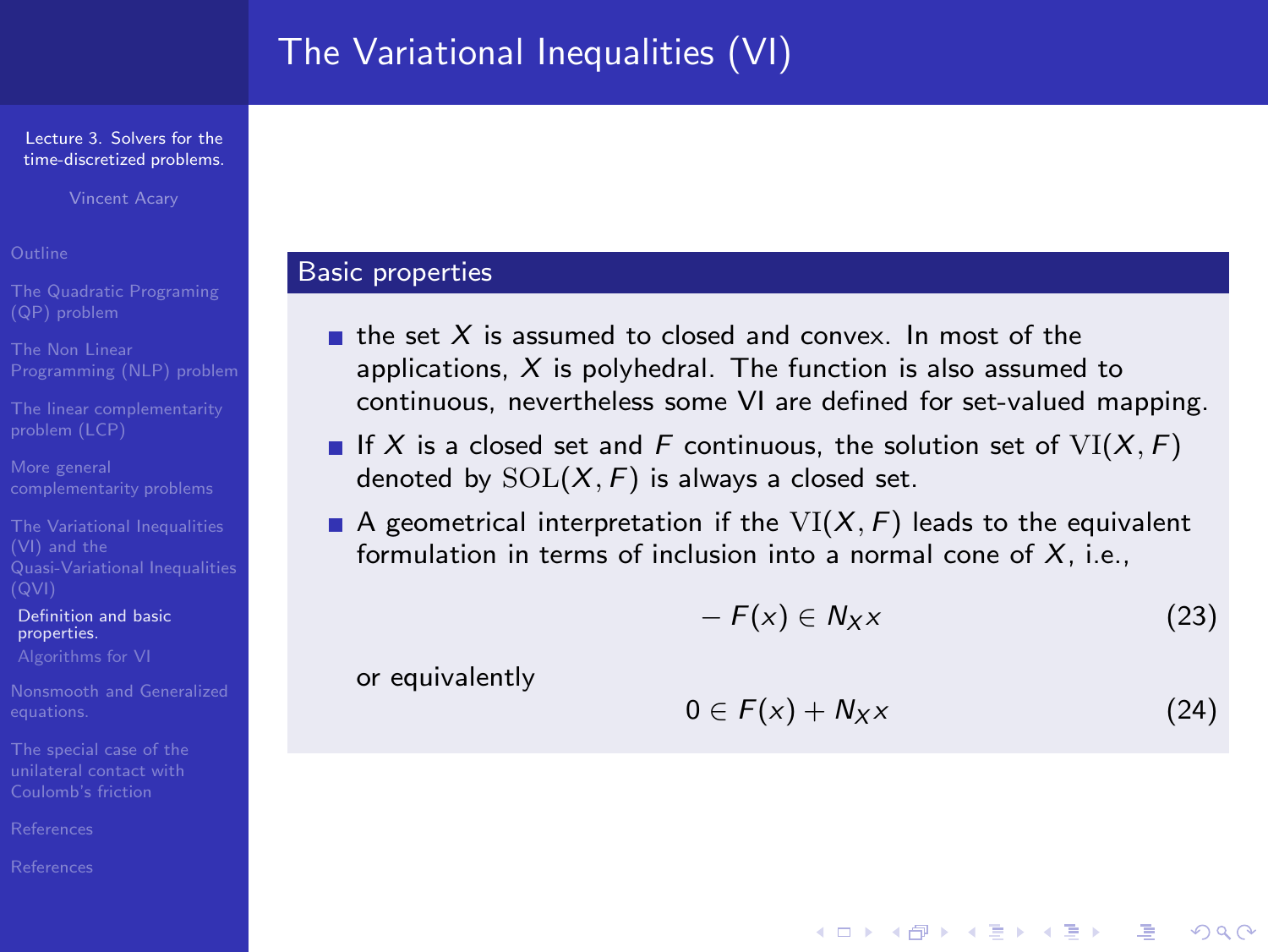#### Lecture 3. Solvers for the [time-discretized problems.](#page-0-0)

[The linear complementarity](#page-10-0)

The Variational Inequalities

[Definition and basic](#page-19-0) properties.

[References](#page-39-0)

### Basic properties

- It is noteworthy that the  $VI(X, F)$  extends the problem of solving non linear equations,  $F(x) = 0$  taking  $X = \mathbb{R}^n$ .
- If F is affine function,  $F(x) = Mz + q$ , the VI(X, F) is called Affine VI denoted by,  $AVI(X, F)$ .
- If X is polyhedral, we say that the  $VI(X, F)$  is linearly constrained, or that is a linearly constrained VI. A important case is the box constrained VI where the set  $X$  is a closed rectangle (possibly unbounded) of  $\mathbb{R}^n$ , i.e

$$
K = \{x \in \mathbb{R}^n, -\infty \leqslant a_i \leqslant x \leqslant b_i \leqslant +\infty\}
$$
 (25)

**ADD 4 REPAIR AND A COA**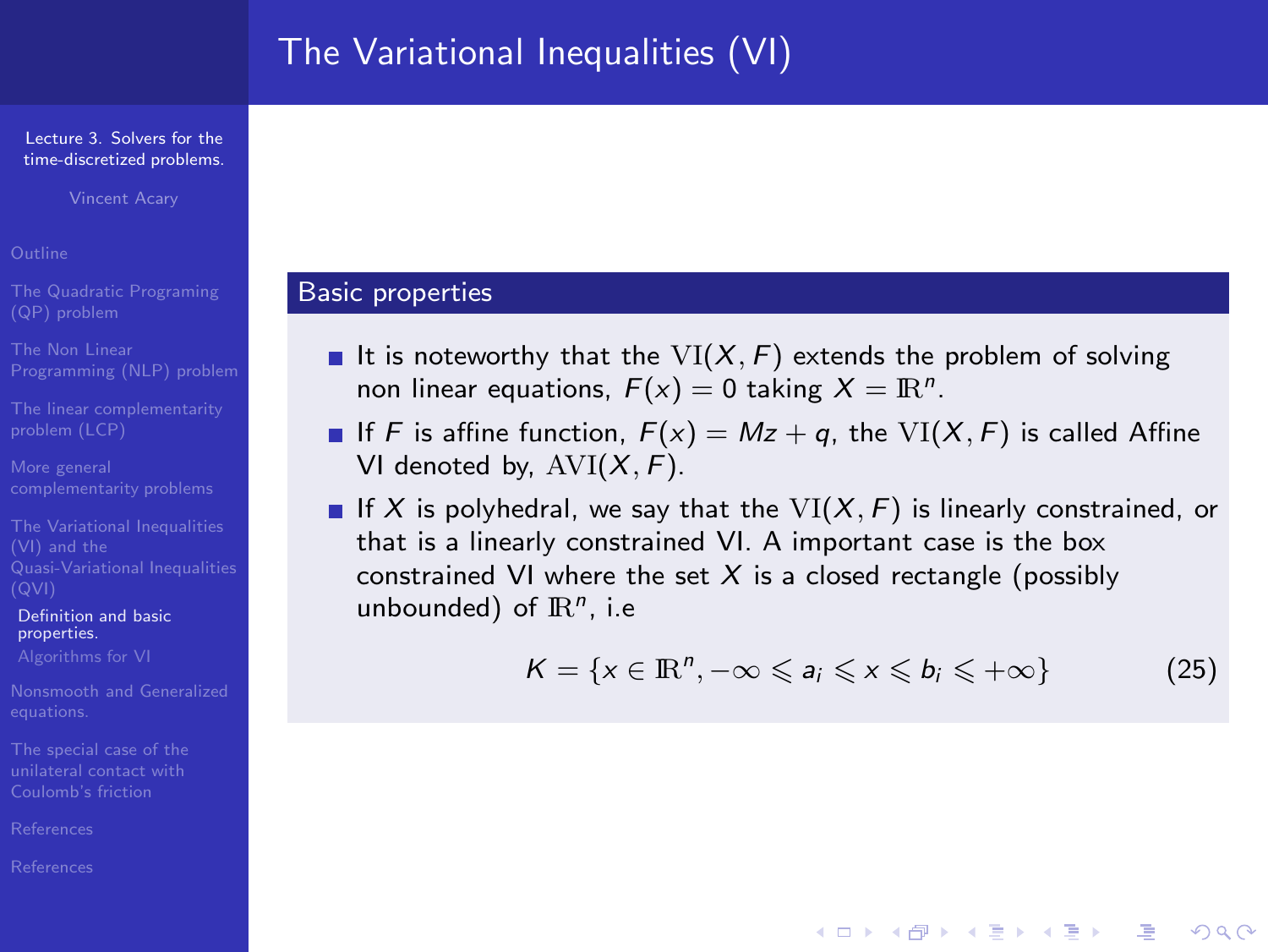#### Lecture 3. Solvers for the [time-discretized problems.](#page-0-0)

Vincent Acary

[The linear complementarity](#page-10-0)

The Variational Inequalities

[Definition and basic](#page-19-0)

[Algorithms for VI](#page-22-0)

[References](#page-39-0)

<span id="page-22-0"></span>

### Algorithms for VI

General VI (unstructured closed convex set  $K$ ). Reformulation with the normal map associated the  $VI(K, F)$ 

$$
\mathbf{F}_K^{nor}(z) = F(\Pi_K(z)) + z - \Pi_K(z) \tag{26}
$$

**ADD 4 REPAIR AND A COA** 

A solution x of the  $VI(K, F)$  is given by  $\mathbf{F}_K^{nor}(z) = 0$  with  $x = \Pi_K(z)$ 

- General projection algorithm for VI/CP. (Fixed point). Need at least the definition of the projection onto the cone.
	- $\rightarrow$  Slow and inefficient algorithm.
- $\blacksquare$  Newton Methods for VI/CP. Need the definition of the projection and the Jacobian of  $F_K^{nor}(z)$ 
	- $\rightarrow$  Difficult computation for a unstructured closed convex set K
- If the problem has a better structure, the problem is then reformulated into a specific complementarity problem through a nonsmooth equation.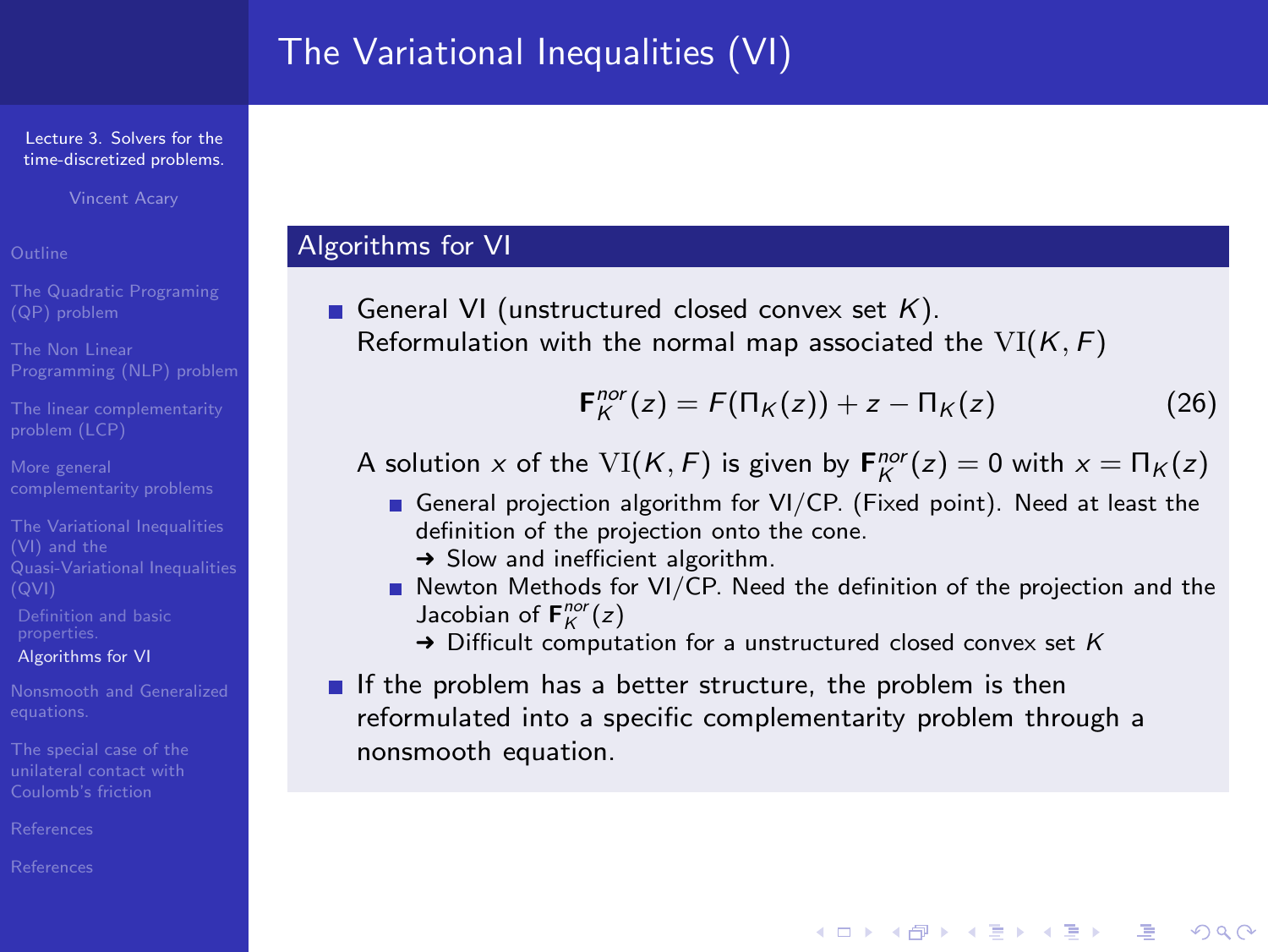# Nonsmooth and Generalized equations.

#### Lecture 3. Solvers for the [time-discretized problems.](#page-0-0)

Vincent Acary

[The linear complementarity](#page-10-0)

#### [Nonsmooth and Generalized](#page-23-0) equations.

<span id="page-23-0"></span>

## Definition (Generalized Equation (GE) problem)

Let  $\Omega \subset \mathbb{R}^n$  be an open set. Given a continuously Fréchet differentiable mapping  $F: \Omega \subset \mathbb{R}^n \mapsto \mathbb{R}^n$  and a maximal monotone operator  $T: \mathbb{R}^n \rightarrow \mathbb{R}^n$ , find a vector  $z \in \mathbb{R}^n$  such that

$$
0\in F(z)+T(z) \tag{27}
$$

**YO A REAR OF YOUR**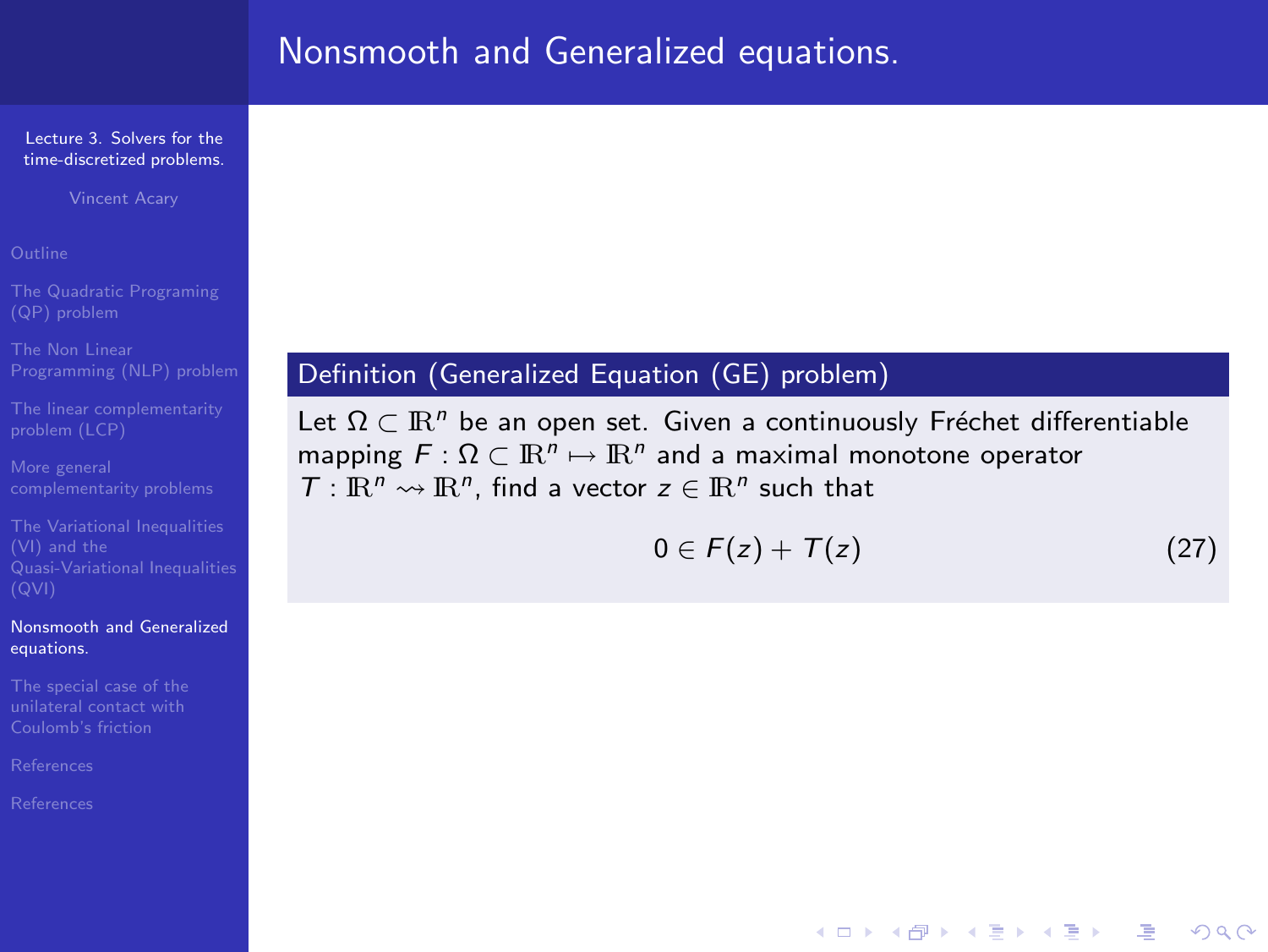Vincent Acary

[Nonsmooth and Generalized](#page-23-0) equations.

### Basic properties

The GE problem is closely related to CP problems and to the NLP. For instance, the NCP [\(19\)](#page-16-1) can represented into a GE by

$$
0\in F(z)+N_{\mathbb{R}_+^n}(z)\qquad \qquad (28)
$$

and the MCP [\(12\)](#page-9-0), which provides the KKT necessary conditions for the NLP can be casted into a GE of the form

$$
0\in F(z)+N_K(z),\ z\in\mathbb{R}^{n+m_e+m_i}\tag{29}
$$

with

$$
\begin{cases}\nF(z) = \begin{bmatrix}\n\nabla \mathcal{L}(z, u, v) \\
-g(z) \\
-h(z)\n\end{bmatrix} \\
K = \mathbb{R}^n \times \mathbb{R}_+^{m_i} \times \mathbb{R}^{m_e}\n\end{cases}
$$
\n(30)

**YO A REAGE YOU ARE YOU ARE YOU ARE STOLEN.**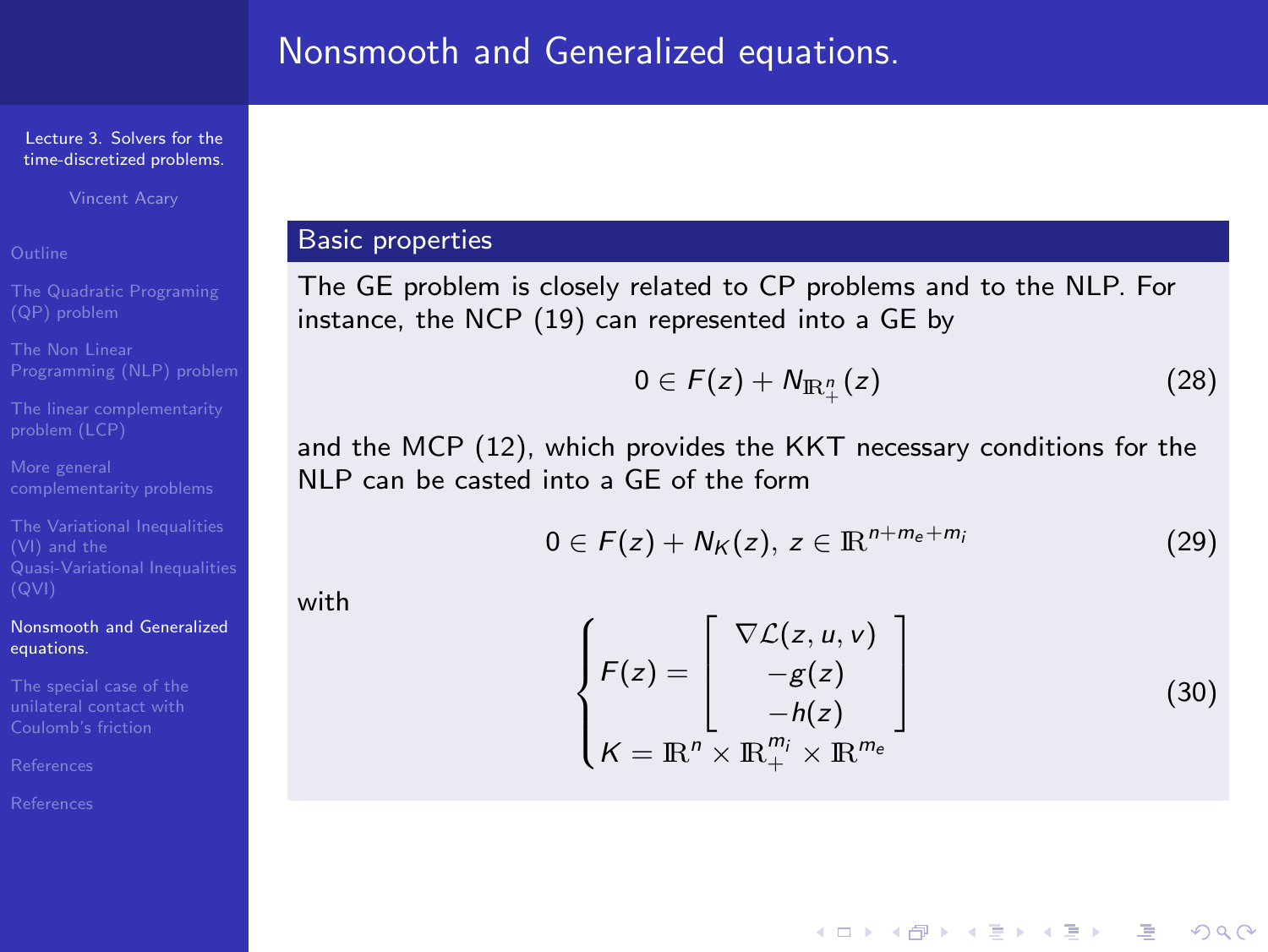# Reformulations and algorithms

#### Lecture 3. Solvers for the [time-discretized problems.](#page-0-0)

Vincent Acary

[The linear complementarity](#page-10-0)

### [Nonsmooth and Generalized](#page-23-0) equations.

[References](#page-39-0)

# Key idea

Reformulation of the Generalized equation into a non smooth equation with good properties (semi-smoothness)

$$
0 \in F(z) + T(z) \Rightarrow \Phi(z) = 0 \tag{31}
$$

Apply Generalized Newton Method to the equation  $\Phi(z) = 0$ .

### Generalized Newton Method

Solve the equation

$$
\Phi(z) = 0 \tag{32}
$$

**ADD 4 REPAIR AND A COA** 

by the extended linearizing procedure.

$$
z_{k+1} = z_k - H_k^{-1}(x_k) \Phi(x_k)
$$
 (33)

where  $H_k(x_k)$  is an element of the subdifferential  $\partial \Phi(x_k)$ .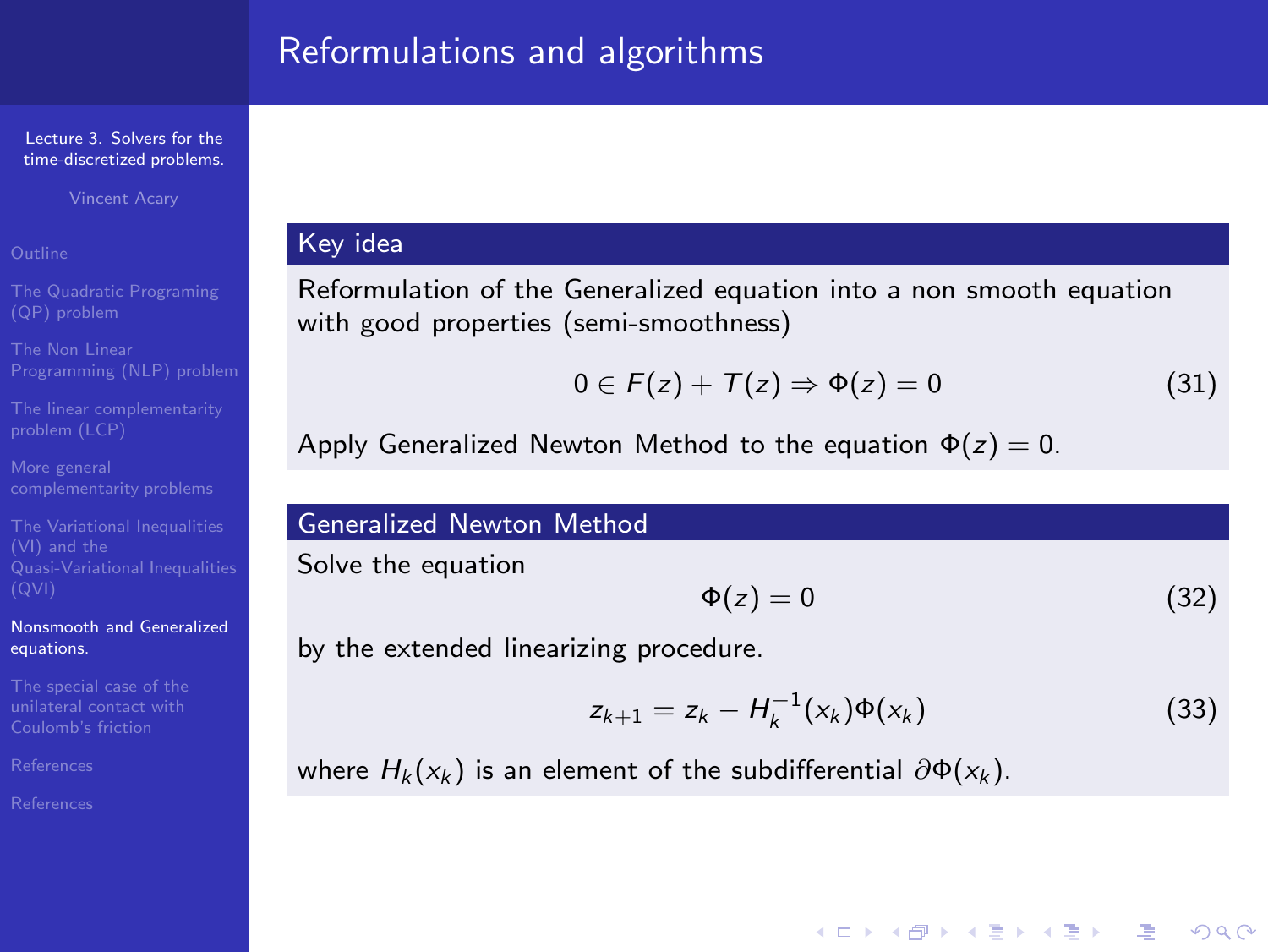Vincent Acary

[The linear complementarity](#page-10-0)

### [Nonsmooth and Generalized](#page-23-0) equations.

### Definition

NCP functions. A function  $\psi : \mathbb{R}^2 \to \mathbb{R}$  is called a NCP function if it satisfies the following relation

$$
\psi(w,z)=0\Leftrightarrow 0\leqslant w\perp z\geqslant 0\qquad \qquad (34)
$$

**YO A REAR OF YOUR** 

## Example

$$
\psi_{min}(w, z) = min(w, z)
$$
\n
$$
\psi_{FB}(w, z) = \sqrt{z^2 + w^2} - z - w \text{ (Fischer-Bursmeister function(36))}
$$
\n
$$
\psi_{FB1}(w, z) = \lambda(\psi_{FB}) - (1 - \lambda) \max(0, z) \max(0, w) \text{ with } \lambda \in ]0,300]
$$
\n
$$
\psi_{smooth}(w, z) = wz + \frac{1}{2} \min^2(0, z + w)
$$
\n(38)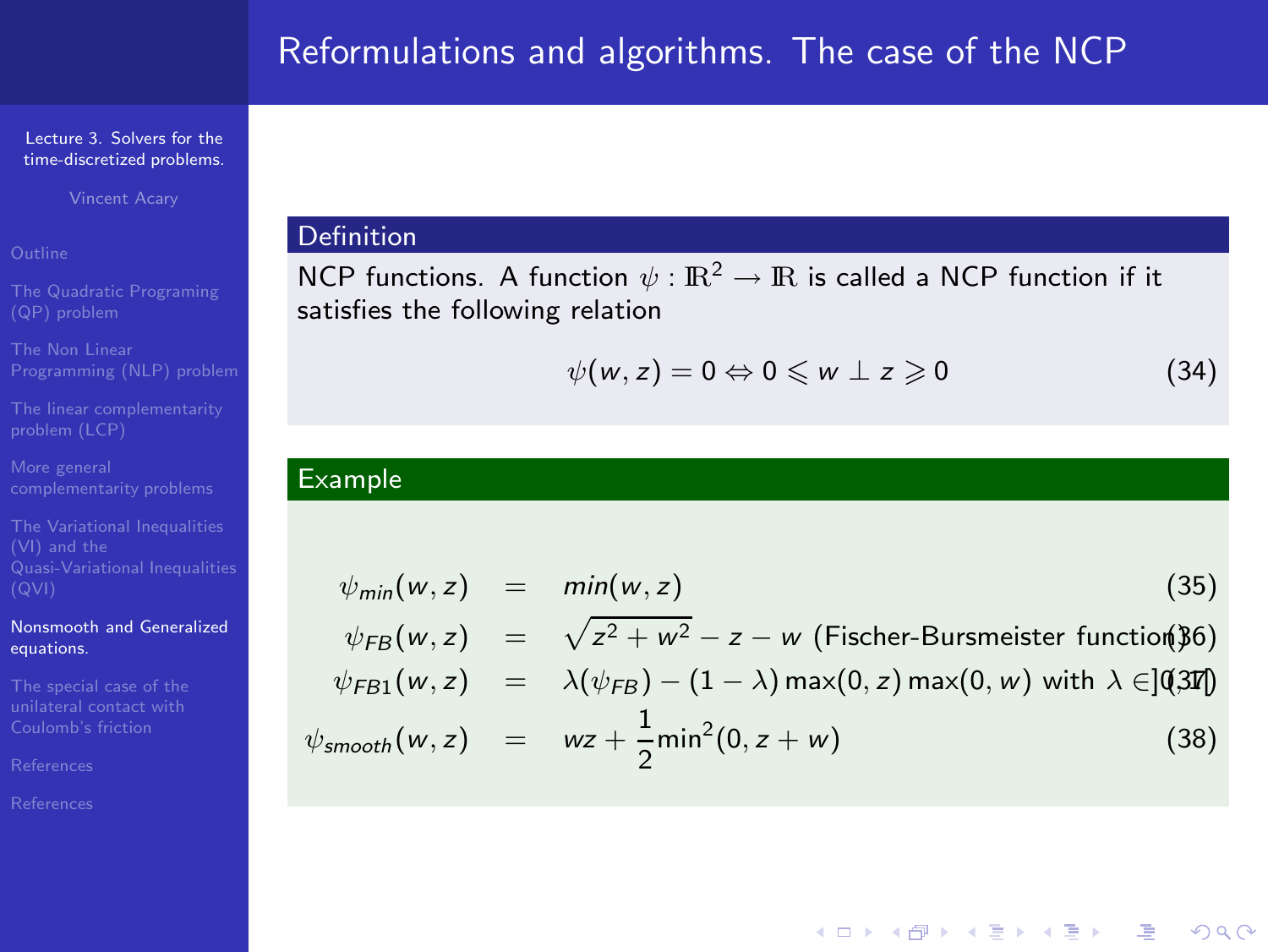Vincent Acary

- 
- 
- [The linear complementarity](#page-10-0)
- 
- 

### [Nonsmooth and Generalized](#page-23-0) equations.

[References](#page-39-0)

### Basic properties

- If the NCP function is everywhere differentiable, the Jacobian is singular at the solution point
- The NCP function needs to be semi-smooth to obtain convergence results.
- Line search methods based on a merit function. For instance,

$$
\Psi = \frac{1}{2} \Phi^{\mathcal{T}}(z) \Phi(z)
$$
 (39)

**YO A REAGE YOU ARE YOU ARE YOU ARE STOLEN.** 

For Fischer-Burmeister function, this function is differentiable everywhere.

→ Stability (global convergence) and local quadratic convergence results.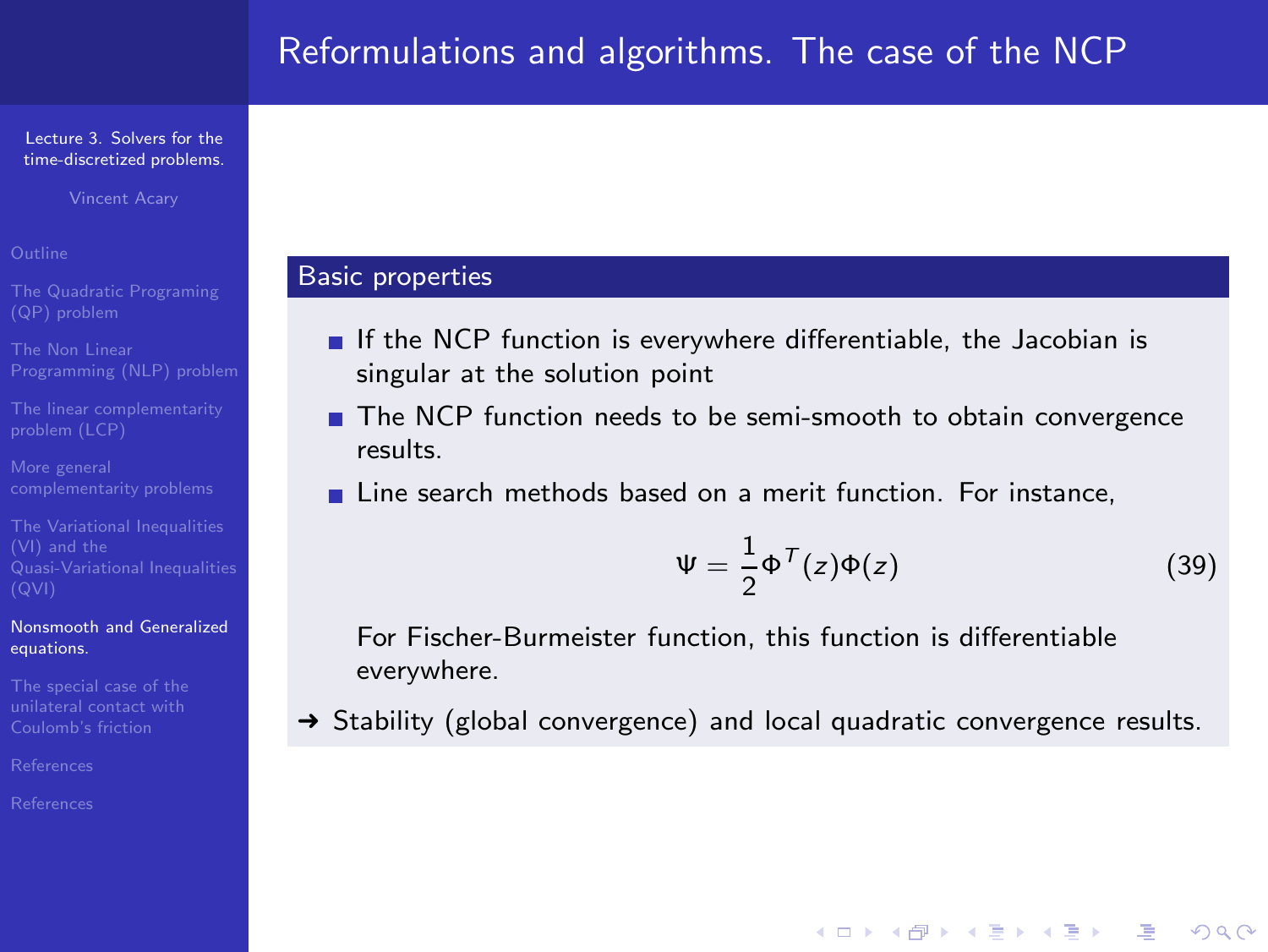Vincent Acary

```
The linear complementarity
```
Summary of the [time-discretized equations](#page-28-0)

<span id="page-28-0"></span>

The discretization of the equation of motion and of the contact law can be summarized in the following system :

$$
(\mathcal{P}_{LR}) \qquad \begin{cases} \begin{array}{c} U_{k+1} = \mathit{WP}_{k+1} + V_{\text{free}} \\ \text{NonSmoothLaw}[U_{k+1}] \end{array} \end{cases}
$$

 $\text{NonSmoothLaw}[U_{k+1}, P_{k+1}]$  (Unilateral contact, friction and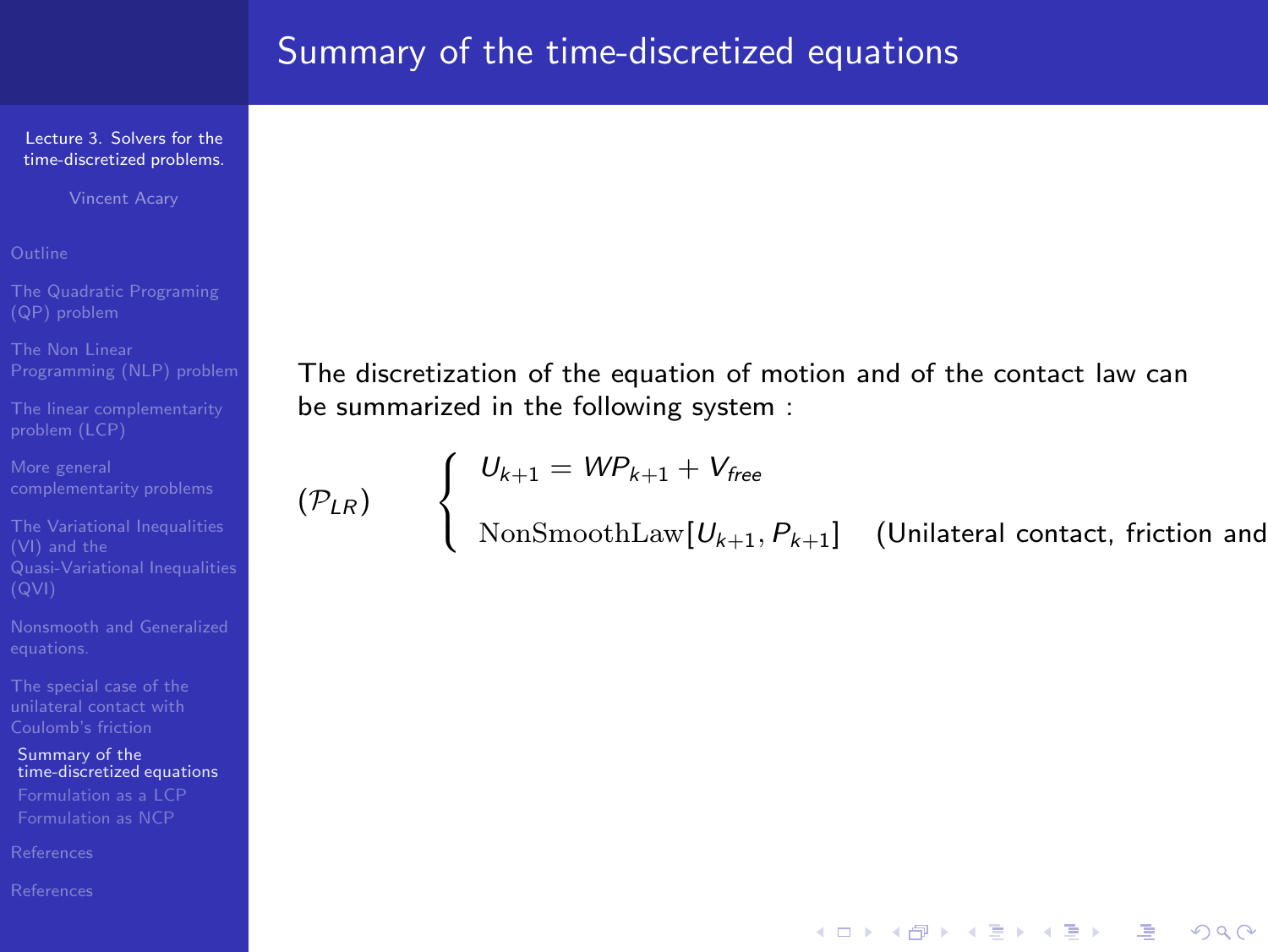Vincent Acary

[The linear complementarity](#page-10-0)

Summary of the [time-discretized equations](#page-28-0)

$$
\begin{cases}\nMv_{k+1} + \hat{r} = p_{k+1} + G^T \mu_{k+1} \\
\hat{G}v_{k+1} = 0 \n\end{cases}
$$
\n(Bilateral Constraints)\n  
\n
$$
U_{k+1} = H^T v_{k+1}, p_{k+1} = H P_{k+1}
$$
\n(Kinematics Relations)\n  
\nNonSmoothLaw[ $U_{k+1}, P_{k+1}$ ] (Unilateral contact, friction

**YO A YOU REAKEN LEARY YOU ARE** 

### where

 $(\mathcal{P}_{LM})$ 

$$
\hat{f} = Mv_k + \left[ -hCv_k - hKq_k - h^2\theta Kv_k + h\left[\theta(F_{ext})_{k+1}\right) + (1-\theta)(F_{ext})_k \right]\right]
$$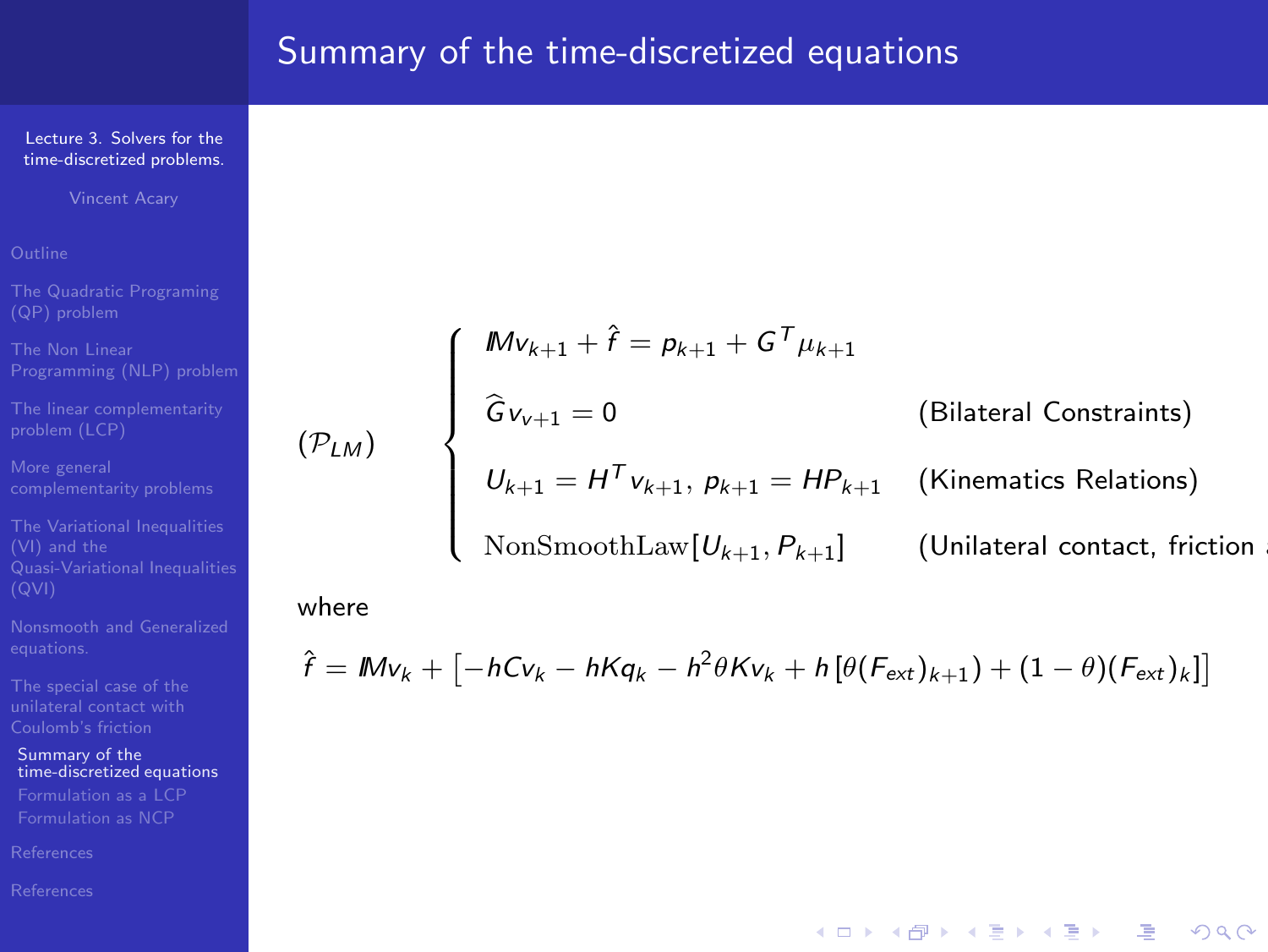Vincent Acary

[The linear complementarity](#page-10-0)

(P)

The Variational Inequalities

Summary of the [time-discretized equations](#page-28-0)

 $\int$  $\overline{\phantom{a}}$  $F(v_{k+1}) = p_{k+1}$  (Non linear Discretized  $G(v_{k+1}) = 0$  (Bilateral Constrai  $U_{k+1} = H^*(q_{k+1})v_{k+1}, r_{k+1} = H(q_{k+1})P_{k+1}$  (Kinematics Relations)  $\mathrm{NonSmoothLaw} [U_{k+1}, P_{k+1}]$  (Unilateral contact

**YO A REAR OF YOUR**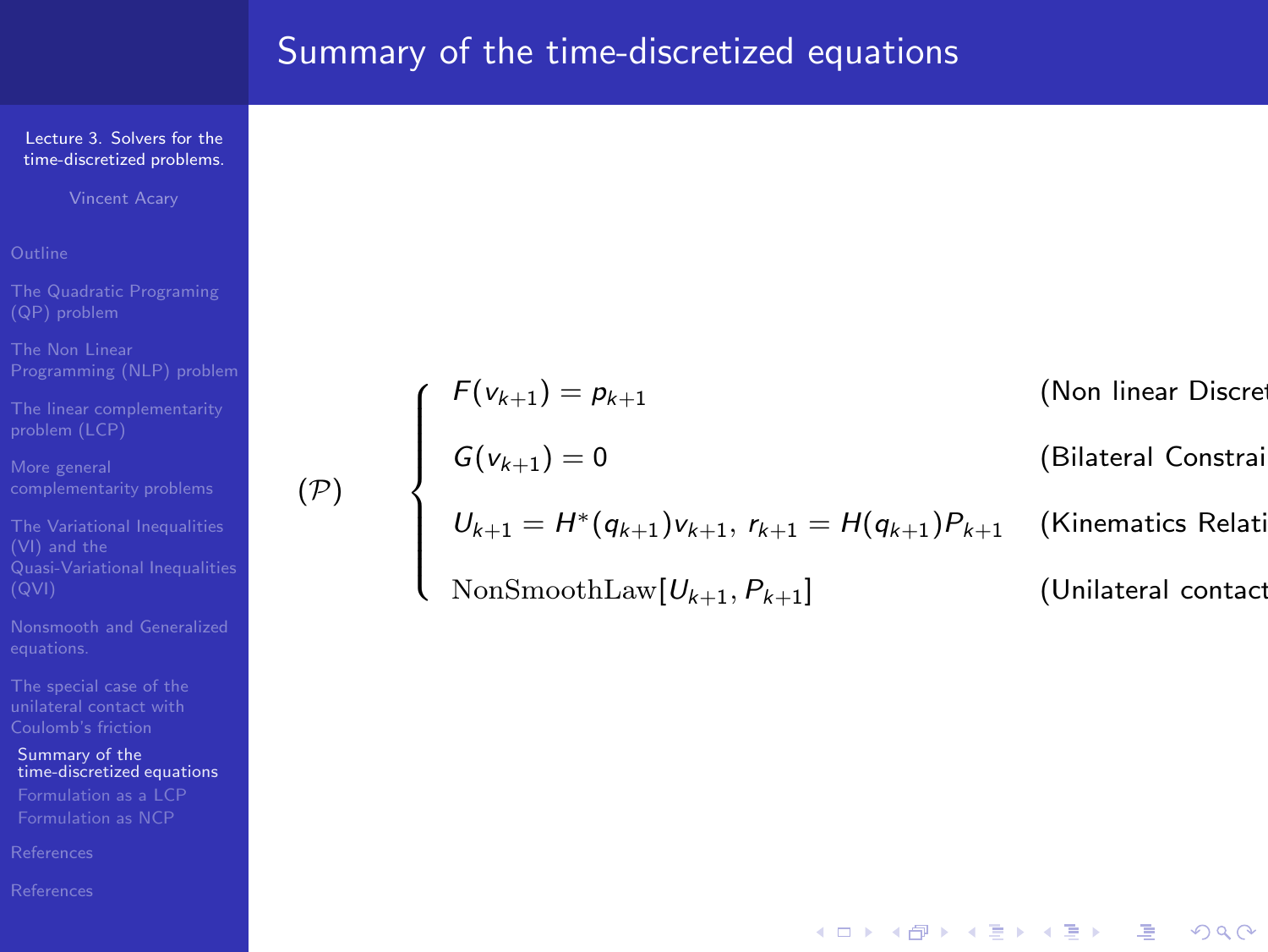Vincent Acary

[The linear complementarity](#page-10-0)

[Formulation as a LCP](#page-31-0)

<span id="page-31-0"></span>

Let us consider the problem  $(\mathcal{P}_{LM})$  in which the NonSmoothLaw corresponds to the frictionless unilateral contact. In this case, the problem  $(\mathcal{P}_{LM})$  can be written under the form:

$$
\begin{cases}\n\widehat{M}v_{k+1} + \widehat{r} - HP_{k+1} - G^T \mu_{k+1} = 0 \\
\widehat{G}v_{k+1} = 0 \\
U_{k+1} = H^T v_{k+1} \\
0 \le U_{k+1} \perp P_{k+1} \ge 0\n\end{cases}
$$
\n(40)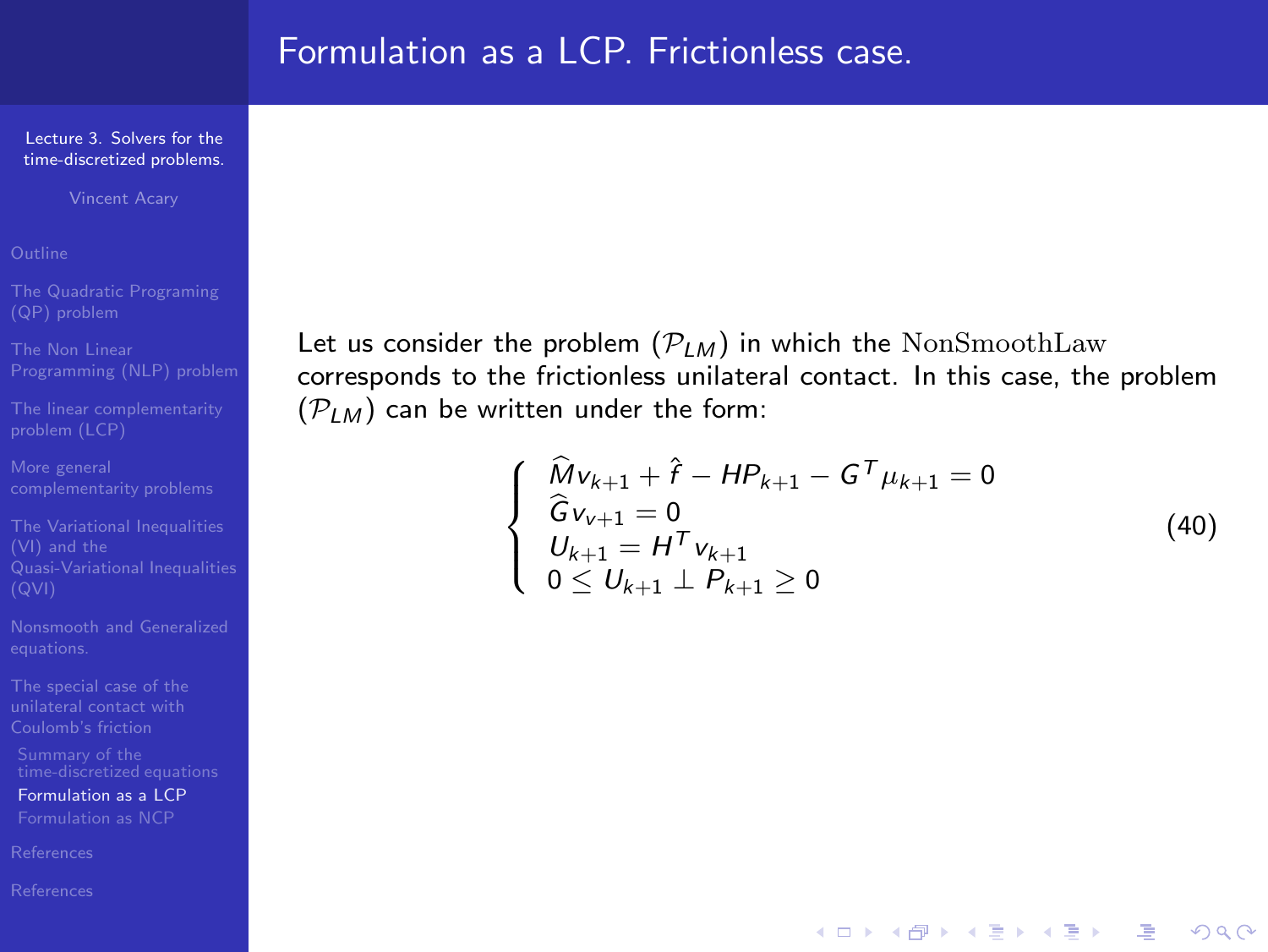# Formulation as a LCP. Frictional case.

#### Lecture 3. Solvers for the [time-discretized problems.](#page-0-0)

Vincent Acary

[The linear complementarity](#page-10-0)

The Variational Inequalities

[Formulation as a LCP](#page-31-0)

[References](#page-39-0)

### Second order cone

Contrary to the 2D frictional contact problem, the 3D case can not be cast directly into a LCP, because of the non linear nature of the section of the friction cone,  $C(\mu r_n)$ 

$$
C(\mu r_n) = \{\lambda_t, \sigma(\lambda_t) = \mu r_n - ||\lambda_t|| \ge 0\}
$$
 (41)

 $\rightarrow$  Facetization of  $C(\mu r_n)$ .

### Outer approximation

the friction disk  $C(\mu r_n)$  can be approximated by an outer polygon :

$$
C_{outer}(\mu r_n) = \bigcap_{i=1}^{\nu} C_i(\mu r_n) \quad \text{ with } C_i(\mu r_n) = \left\{ \lambda_t, \sigma_i(\lambda_t) = \mu r_n - c_i^T \lambda_t \ge 0 \right\}
$$
\n(42)

We now assume that the contact law (??) is of the form

$$
- u_t \in N_{C_{outer}(\mu r_n)}(r_t) \tag{43}
$$

**YO A REAGE YOU ARE YOU ARE YOU ARE STOLEN.**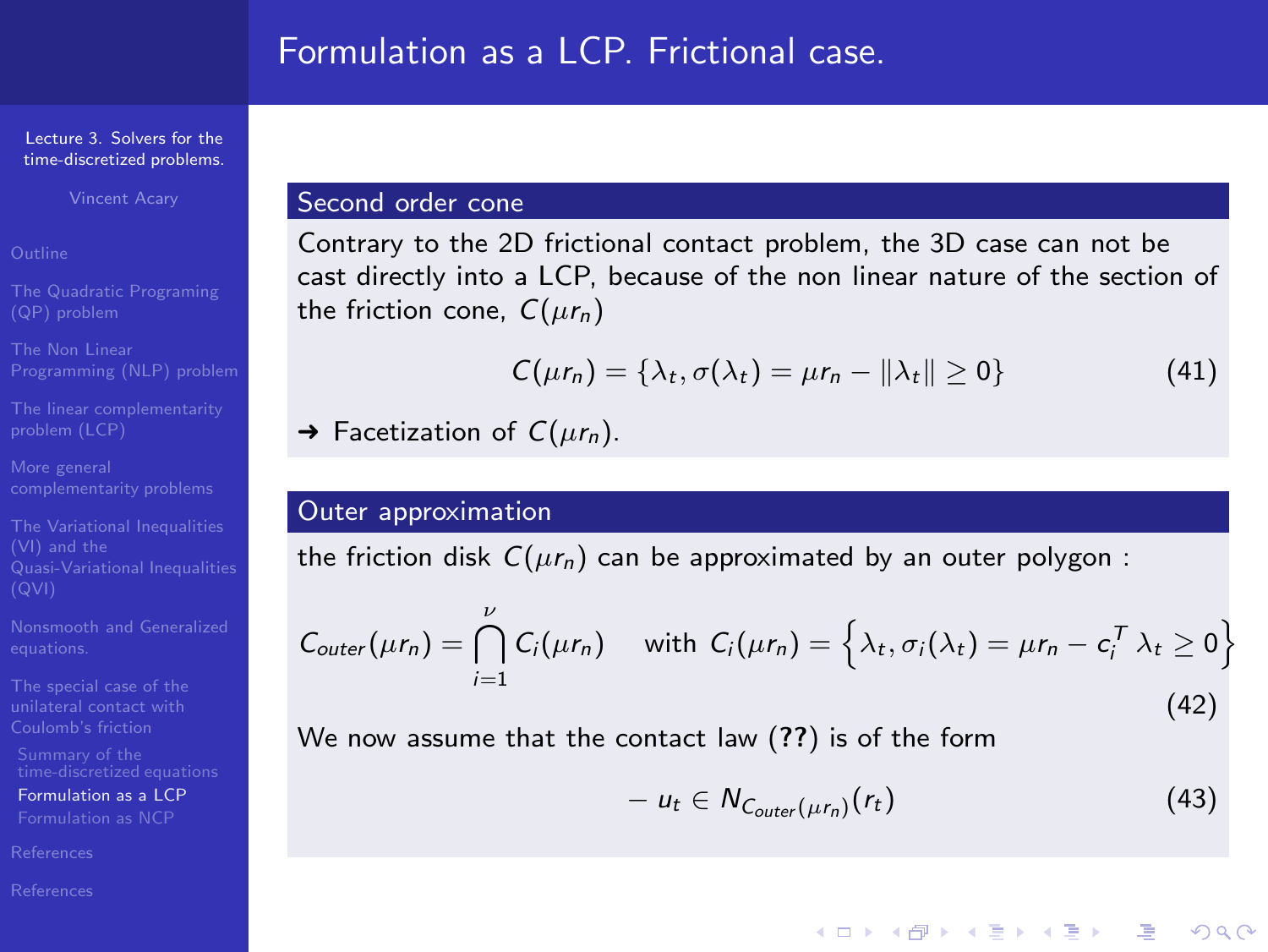# Formulation as a LCP. Frictional case.

#### Lecture 3. Solvers for the [time-discretized problems.](#page-0-0)

Vincent Acary

[The linear complementarity](#page-10-0)

[Formulation as a LCP](#page-31-0)

## Outer approximation

the normal cone to  $C_{outer}(\mu r_n)$  is given by :

$$
N_{C_{outer}(\mu r_n)}(r_t) = \Sigma_{i=1}^{\nu} N_{C_i(\mu r_n)}(r_t)
$$
\n(44)

and the inclusion can be stated as:

$$
- u_t \in \Sigma_{i=1}^{\nu} - \kappa_i \partial \sigma_i(\lambda_t), \quad 0 \leq \sigma_i(\lambda_t) \perp \kappa_i \geq 0 \tag{45}
$$

Since  $\sigma_i(\lambda_t)$  is linear with the respect to  $\lambda_t$ , we obtain the following LCP :

$$
- u_t \in \Sigma_{i=1}^{\nu} - \kappa_i c_i, \quad 0 \leq \sigma_i(\lambda_t) \perp \kappa_i \geq 0 \tag{46}
$$

**YO A REAGE YOU ARE YOU ARE YOU ARE STOLEN.**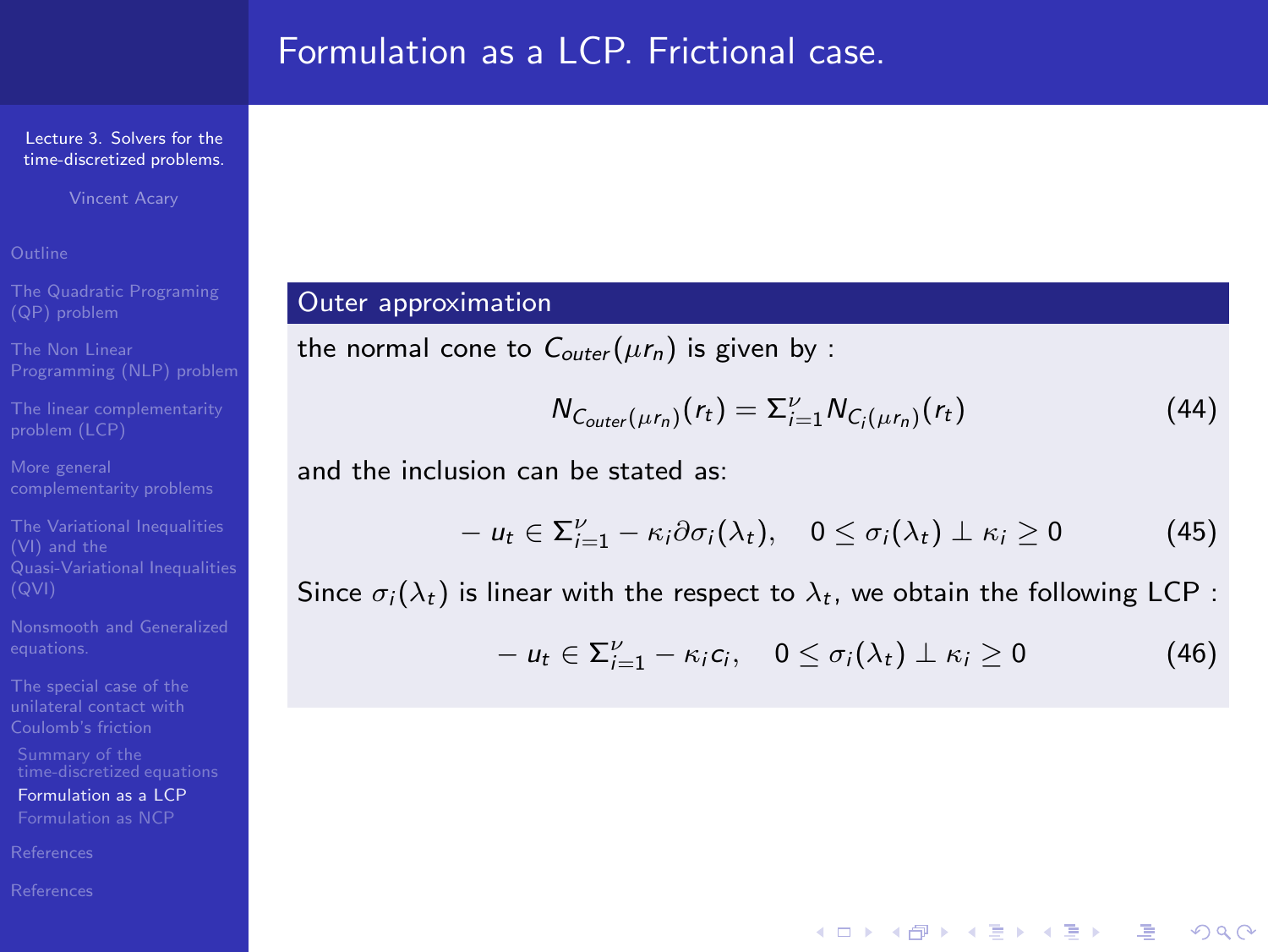Vincent Acary

[The linear complementarity](#page-10-0)

The Variational Inequalities

[Formulation as a LCP](#page-31-0)

[References](#page-39-0)

[References](#page-39-0)

### Inner approximation

The idea is to approach the friction disk by an interior polygon with  $\nu$ edges. (e.g. Fig[.1b](#page-35-0))):

$$
C_{inner}(\mu r_n) = \{\lambda_t = D\beta, \beta \ge 0, \mu r_n \ge e_\mathcal{T} \beta\}
$$
 (47)

where  $e=[1,\ldots,1]^{\textstyle{\cal{T}}}\in{\rm I\!R}^{\nu}$ , the columns of the matrix  $D$  are the directions vectors  $d_i$  which represent the vertices of the polygon. For the sake of simplicity, we assumed that for every  $i$  there is  $j$  such that  $d_i = -d_j$ .

Following the same process as in the previous case and rearranging the equation, we obtain the following LCP :

$$
\begin{cases}\nr_t = D\beta \\
0 \leq \beta \perp \lambda e + D^T v_t \geq 0 \\
0 \leq \lambda \perp \lambda \perp \mu r_n - e_T \beta \geq 0\n\end{cases}
$$
\n(48)

**ADD 4 REPAIR AND A COA**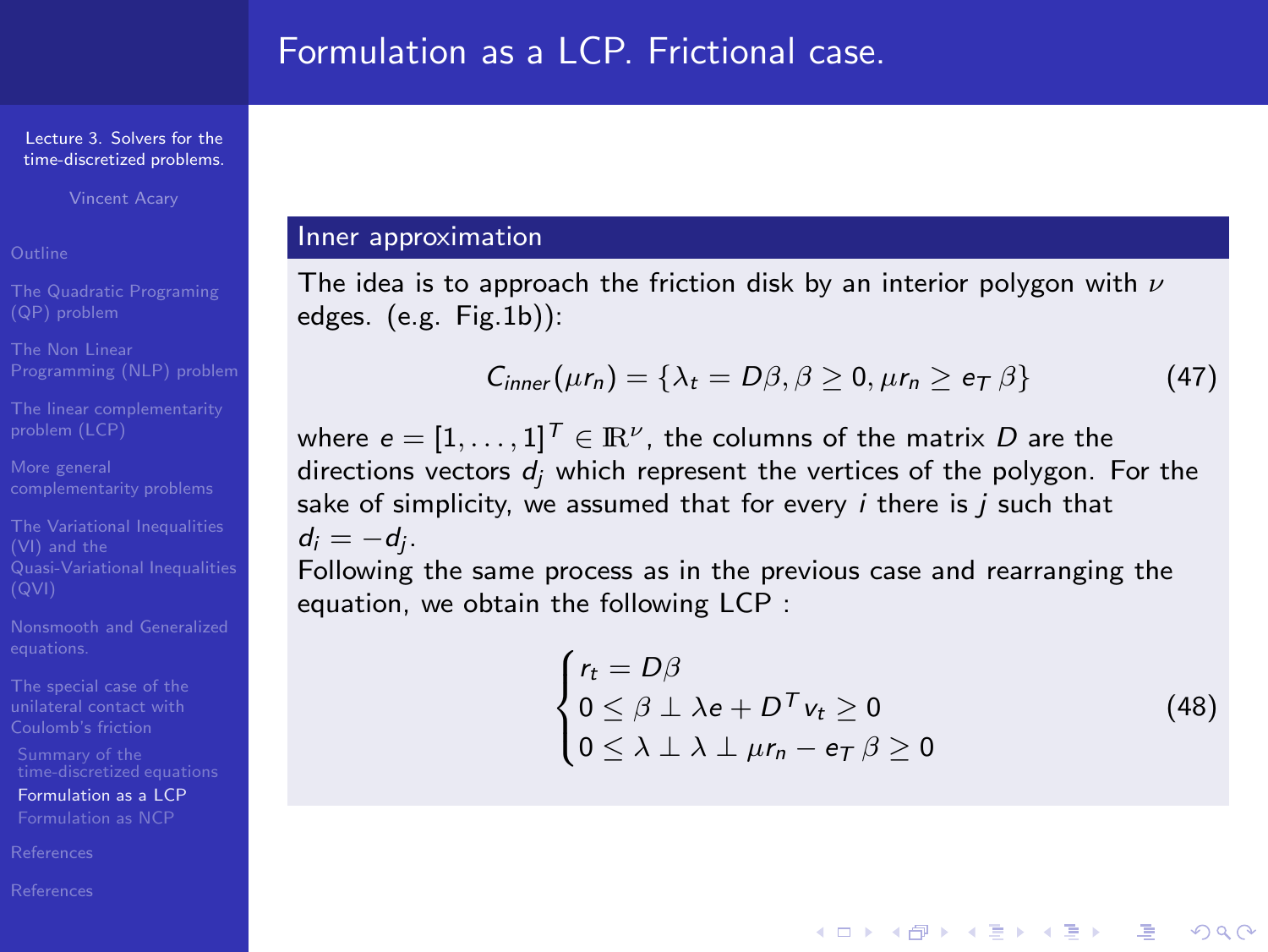Vincent Acary

c

[The linear complementarity](#page-10-0)

[Formulation as a LCP](#page-31-0)



<span id="page-35-0"></span>Figure: Approximation of the base of the Coulomb cone by an outer approximation (a) and by an interior  $2\nu$ -gon (b)

K ロ ▶ K @ ▶ K 할 ▶ K 할 ▶ 그럴 → 이익(여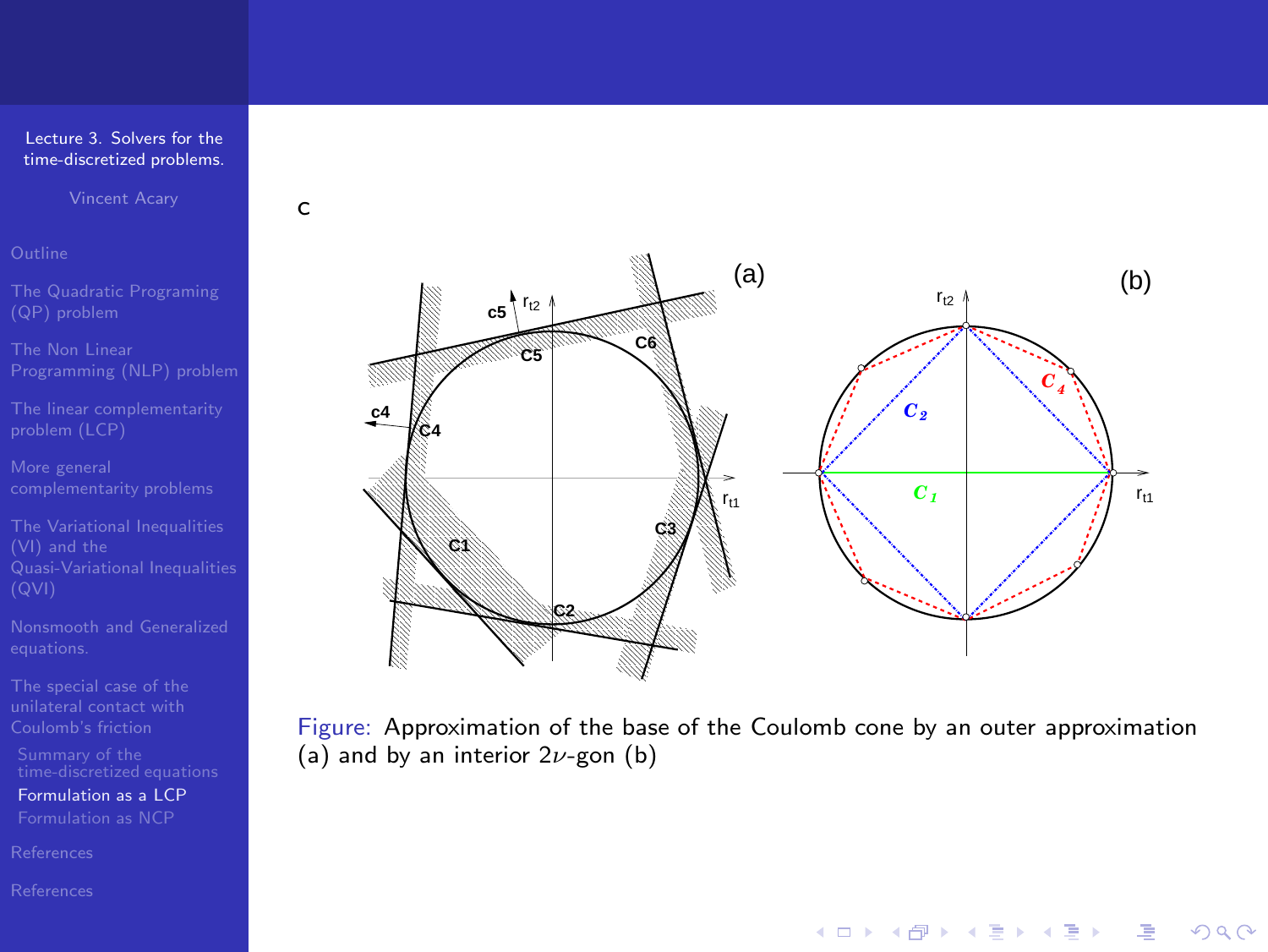# Formulation as a LCP. Frictional case.

### Lecture 3. Solvers for the [time-discretized problems.](#page-0-0)

Vincent Acary

[The linear complementarity](#page-10-0)

[Formulation as a LCP](#page-31-0)

### **Comments**

Induced anisotropy in the Coulomb's friction

■ The LCP is not necessarily well-posedness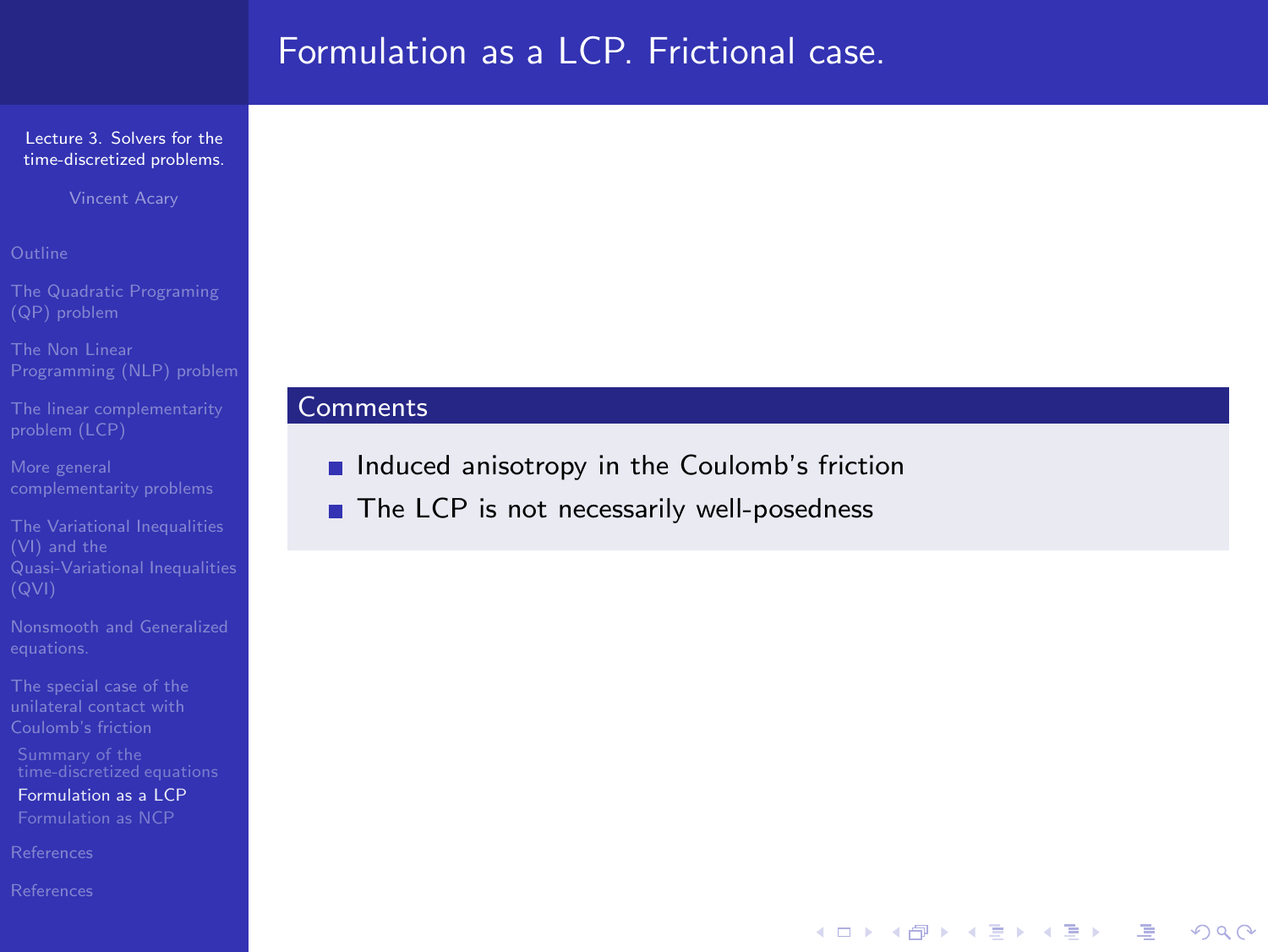# Formulation as a NCP. Frictional case.

#### Lecture 3. Solvers for the [time-discretized problems.](#page-0-0)

Vincent Acary

[The linear complementarity](#page-10-0)

The Variational Inequalities

[Formulation as NCP](#page-37-0)

[References](#page-39-0)

<span id="page-37-0"></span>

## A direct NCP for the 3D frictional contact.

Let us denote by  $\xi(u_t) = ||u_t||$  the norm of the tangential velocity, and by  $\sigma(r_t) = \mu r_n - ||r_t||$  the friction saturation. The problem of contact friction (??) can be easily reformulated into the following NCP:

$$
\begin{cases} r_t \xi + ||r_t||u_t = 0 \\ \xi(u_t) \geq 0, \sigma(r_t) \geq 0, \sigma(r_t). \xi(u_t) = 0 \end{cases}
$$
\n(49)

**YO A REAGE YOU ARE YOU ARE YOU ARE STOLEN.** 

Two drawbacks are inherent to the previous NCP formulation. Firstly, the NCP formulation is fully nonlinear and it may be difficult to find the well-posed mapping  $F$  of the formulation [\(19\)](#page-16-1).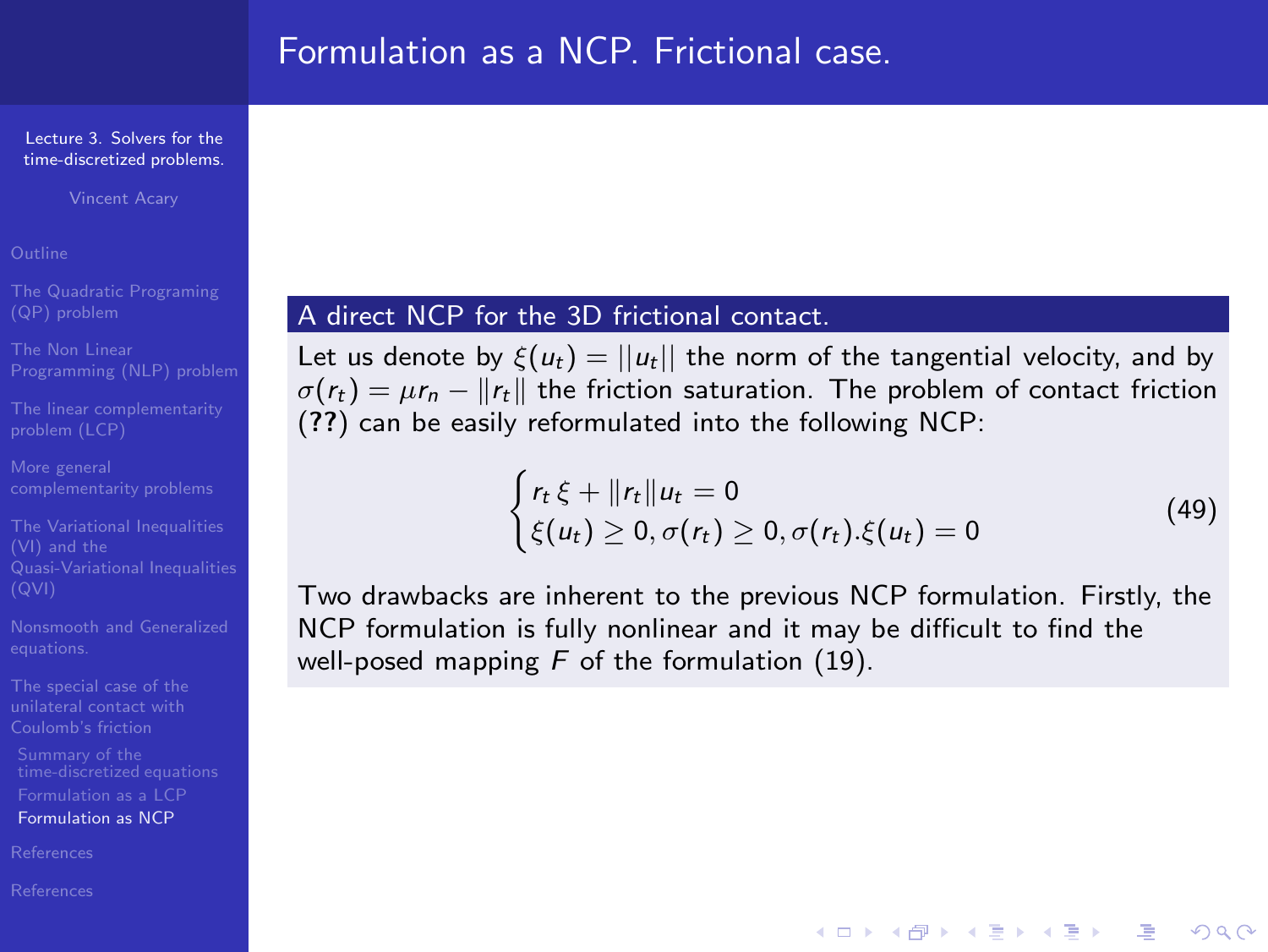Vincent Acary

[The linear complementarity](#page-10-0)

[Formulation as NCP](#page-37-0)

### Thank you for your attention.

**YO A YOU REAKEN LEARY YOU ARE**